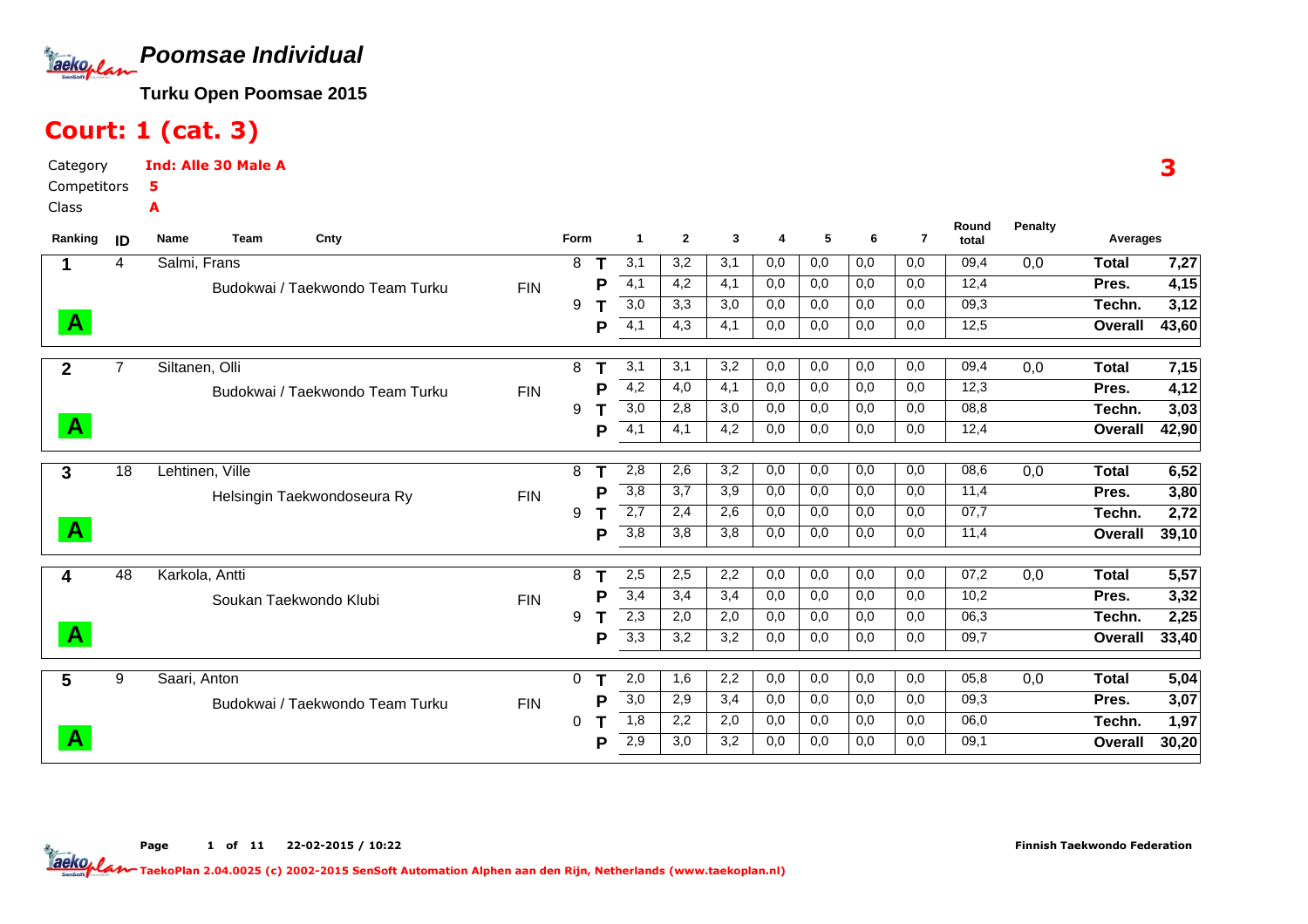

# Court: 1 (cat. 4)

Category CompetitorsInd: Alle 30 Female A6A

Class

| Ranking      | ID              | Name<br>Team              | Cnty                        |            | Form                 | $\mathbf{1}$          | $\mathbf{2}$ | 3   | 4   | 5   | 6   | $\overline{7}$ | Round<br>total | Penalty | Averages     |       |
|--------------|-----------------|---------------------------|-----------------------------|------------|----------------------|-----------------------|--------------|-----|-----|-----|-----|----------------|----------------|---------|--------------|-------|
|              | $\overline{21}$ | Pihkala, Laura            |                             |            | 13 <sup>°</sup><br>т | $\overline{3,0}$      | 2,7          | 2,8 | 2,8 | 2,8 | 0,0 | 0,0            | 14,1           | 0,0     | <b>Total</b> | 6,62  |
|              |                 |                           | Helsingin Taekwondoseura Ry | <b>FIN</b> |                      | 3,8<br>Р              | 3,6          | 3,8 | 3,4 | 3,7 | 0,0 | 0,0            | 18,3           |         | Pres.        | 3,70  |
|              |                 |                           |                             |            | $\overline{7}$       | 3,2                   | 2,8          | 3,0 | 2,9 | 3,2 | 0,0 | 0,0            | 15,1           |         | Techn.       | 2,92  |
| $\mathbf{A}$ |                 |                           |                             |            |                      | $\overline{3,7}$<br>Р | 3,6          | 3,8 | 3,4 | 3,8 | 0,0 | 0,0            | 18,3           |         | Overall      | 65,80 |
| $\mathbf{2}$ | 51              | Labart, Essi              |                             |            | 13<br>Т              | 3,0                   | 2,7          | 2,6 | 2,7 | 2,6 | 0,0 | 0,0            | 13,6           | 0,0     | <b>Total</b> | 6,36  |
|              |                 | Taekwondourheilijat 2011  |                             | <b>FIN</b> |                      | 3,7<br>Р              | 3,6          | 3,6 | 3,4 | 3,6 | 0,0 | 0,0            | 17,9           |         | Pres.        | 3,58  |
|              |                 |                           |                             |            | 7                    | 2,9                   | 2,9          | 2,4 | 2,9 | 2,9 | 0,0 | 0,0            | 14,0           |         | Techn.       | 2,78  |
| $\mathbf{A}$ |                 |                           |                             |            |                      | 3,6<br>Р              | 3,7          | 3,5 | 3,5 | 3,6 | 0,0 | 0,0            | 17,9           |         | Overall      | 63,40 |
| 3            | $\overline{22}$ | Röytiö, Tarja             |                             |            | 13                   | 3,3                   | 2,8          | 2,7 | 2,9 | 2,7 | 0,0 | 0,0            | 14,4           | 0,0     | <b>Total</b> | 6,26  |
|              |                 |                           | Helsingin Taekwondoseura Ry | <b>FIN</b> |                      | $\overline{3,7}$<br>P | 3,5          | 3,4 | 3,3 | 3,5 | 0,0 | 0,0            | 17,4           |         | Pres.        | 3,43  |
|              |                 |                           |                             |            | 7                    | 2,6                   | 2,9          | 2,6 | 3,1 | 3,1 | 0,0 | 0,0            | 14,3           |         | Techn.       | 2,83  |
| <b>A</b>     |                 |                           |                             |            |                      | $\overline{3,6}$<br>Р | 3,3          | 3,4 | 3,2 | 3,5 | 0,0 | 0,0            | 17,0           |         | Overall      | 63,10 |
| 4            | 17              | Kirjavainen, Maria        |                             |            | 13                   | $\overline{3,2}$      | 2,5          | 2,3 | 2,3 | 2,3 | 0,0 | 0,0            | 12,6           | 0,0     | <b>Total</b> | 5,92  |
|              |                 |                           | Helsingin Taekwondoseura Ry | <b>FIN</b> |                      | 3,6<br>Р              | 3,3          | 3,3 | 3,2 | 3,4 | 0,0 | 0,0            | 16,8           |         | Pres.        | 3,37  |
|              |                 |                           |                             |            | 7                    | 3,1                   | 2,7          | 2,4 | 2,9 | 2,6 | 0,0 | 0,0            | 13,7           |         | Techn.       | 2,55  |
| $\mathbf{A}$ |                 |                           |                             |            |                      | $\overline{3,5}$<br>Р | 3,4          | 3,5 | 3,3 | 3,3 | 0,0 | 0,0            | 17,0           |         | Overall      | 60,10 |
| 5            | 30              | Tikkanen, Elina           |                             |            | 13 <sup>°</sup>      | 2,3                   | 1,5          | 2,5 | 1,6 | 2,1 | 0,0 | 0,0            | 10,0           | 0,0     | <b>Total</b> | 5,48  |
|              |                 | Klaukkalan Tae Kwon Do Ry |                             | <b>FIN</b> |                      | 3,0<br>P              | 3,0          | 3,6 | 3,1 | 3,2 | 0,0 | 0,0            | 15,9           |         | Pres.        | 3,20  |
|              |                 |                           |                             |            | 7                    | 2,8                   | 2,6          | 2,2 | 2,4 | 2,7 | 0,0 | 0,0            | 12,7           |         | Techn.       | 2,28  |
| A            |                 |                           |                             |            |                      | 2,9<br>Р              | 3,2          | 3,5 | 3,3 | 3,4 | 0,0 | 0,0            | 16,3           |         | Overall      | 54,90 |

2

Page 2 of 11 22-02-2015 / 10:22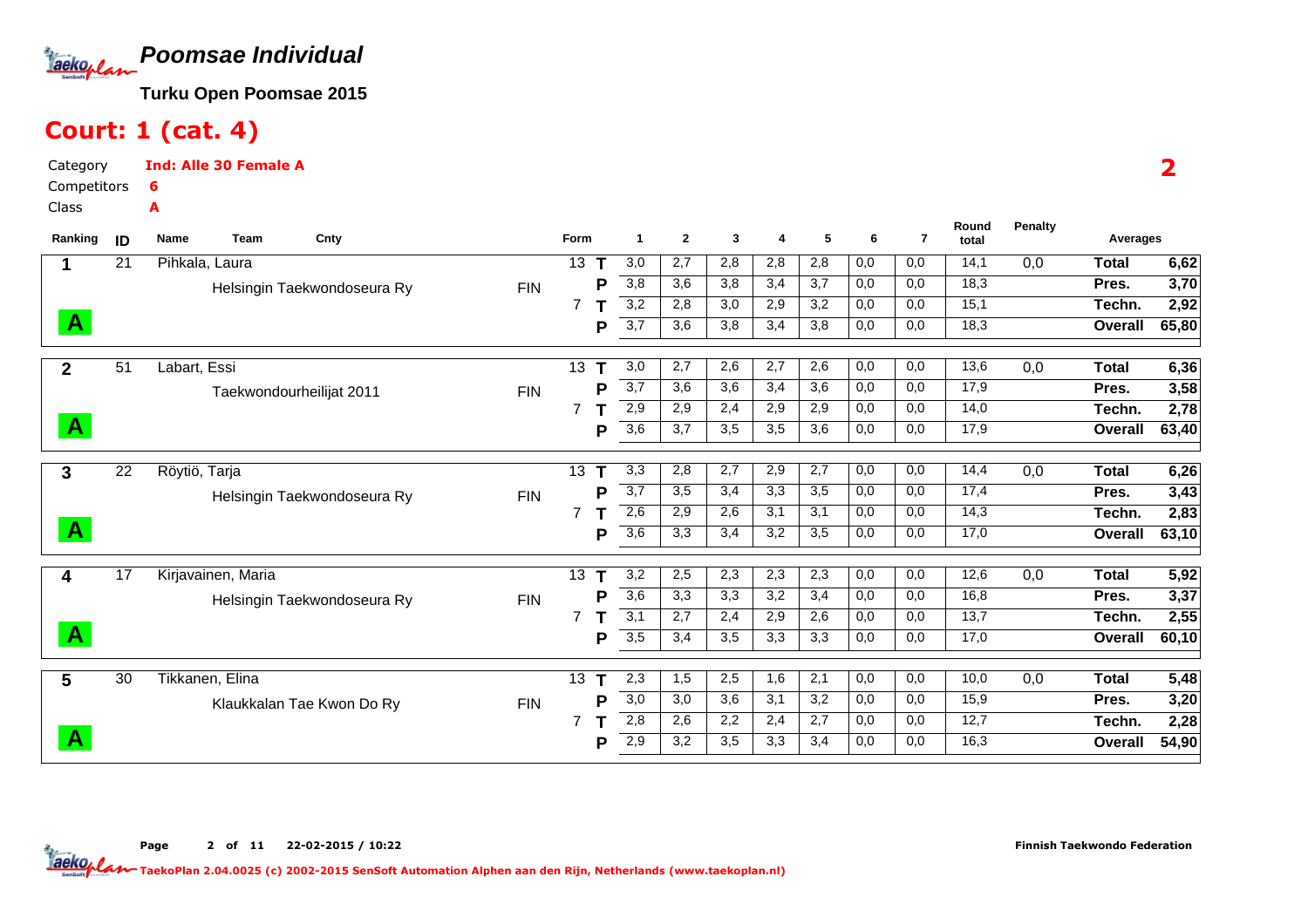

# Court: 1 (cat. 4)

| Category    |    |      | <b>Ind: Alle 30 Female A</b> |                        |            |             |          |     |     |     |     |     |     |                |         |          | Э     |
|-------------|----|------|------------------------------|------------------------|------------|-------------|----------|-----|-----|-----|-----|-----|-----|----------------|---------|----------|-------|
| Competitors |    | 6    |                              |                        |            |             |          |     |     |     |     |     |     |                |         |          |       |
| Class       |    | A    |                              |                        |            |             |          |     |     |     |     |     |     |                |         |          |       |
| Ranking     | ID | Name | Team                         | Cnty                   |            | <b>Form</b> |          | 2   | 3   | 4   | 5   | 6   |     | Round<br>total | Penalty | Averages |       |
| 6           | 49 |      | Lönnberg, Minna              |                        |            | 13          | 2,0      | 2,0 | 1.9 | 1,5 | 1,8 | 0,0 | 0,0 | 09,2           | 0,0     | Total    | 4,71  |
|             |    |      |                              | Soukan Taekwondo Klubi | <b>FIN</b> |             | 2,9<br>P | 2,9 | 3,2 | 2,6 | 3,0 | 0,0 | 0,0 | 14,6           |         | Pres.    | 2,88  |
|             |    |      |                              |                        |            |             | 1,7      | 1,9 | 1,5 | 1,7 | 2,2 | 0,0 | 0,0 | 09,0           |         | Techn.   | 1,83  |
|             |    |      |                              |                        |            |             | 2,8<br>P | 2,8 | 2,9 | 2,7 | 3,0 | 0,0 | 0,0 | 14,2           |         | Overall  | 47,00 |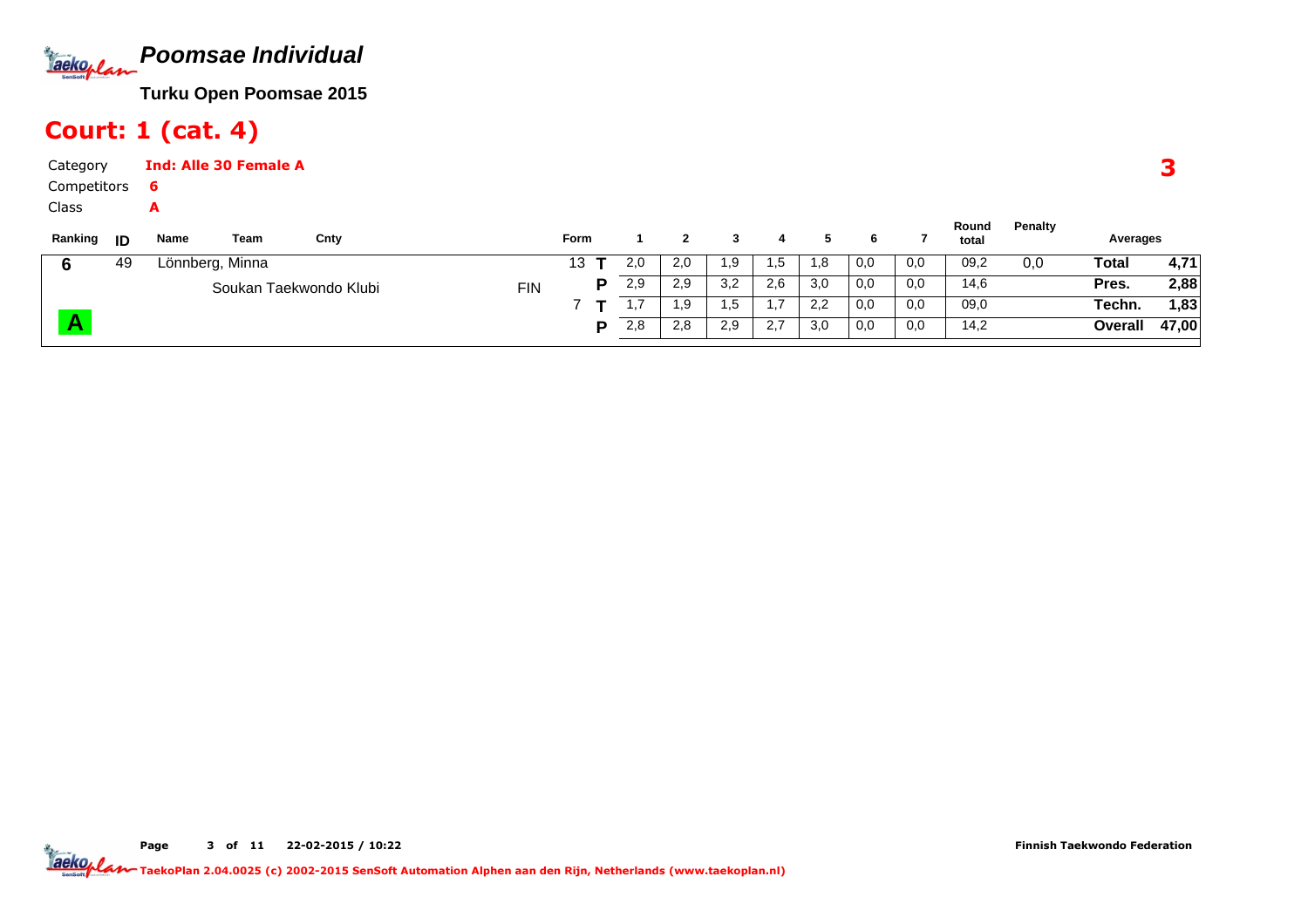

# Court: 1 (cat. 4)

Category CompetitorsInd: Alle 30 Female A6A

Class

| Ranking      | ID              | Name<br>Cnty<br>Team        |            | <b>Form</b>  |   | 1                | $\mathbf{2}$ | 3   | 4   | 5   | 6   | $\overline{7}$ | Round<br>total | <b>Penalty</b> | Averages     |       |
|--------------|-----------------|-----------------------------|------------|--------------|---|------------------|--------------|-----|-----|-----|-----|----------------|----------------|----------------|--------------|-------|
|              | $\overline{21}$ | Pihkala, Laura              |            | 0            |   | 2,6              | 2,8          | 2,8 | 3,0 | 3,0 | 0,0 | 0,0            | 14,2           | 0,0            | Total        | 6,57  |
|              |                 | Helsingin Taekwondoseura Ry | <b>FIN</b> |              | Р | 3,8              | 3,7          | 3,8 | 3,4 | 3,9 | 0,0 | 0,0            | 18,6           |                | Pres.        | 3,75  |
|              |                 |                             |            | 0            |   | 2,9              | 2,7          | 2,6 | 3,1 | 2,7 | 0,0 | 0,0            | 14,0           |                | Techn.       | 2,82  |
| $\mathbf{A}$ |                 |                             |            |              | Р | $\overline{3,9}$ | 3,6          | 3,8 | 3,5 | 3,8 | 0,0 | 0,0            | 18,6           |                | Overall      | 65,40 |
| $\mathbf{2}$ | 51              | Labart, Essi                |            | 0            |   | 2,7              | 2,8          | 2,7 | 2,8 | 2,9 | 0,0 | 0,0            | 13,9           | 0,0            | <b>Total</b> | 6,23  |
|              |                 | Taekwondourheilijat 2011    | <b>FIN</b> |              |   | 3,7              | 3,6          | 3,6 | 3,4 | 3,7 | 0,0 | 0,0            | 18,0           |                | Pres.        | 3,60  |
|              |                 |                             |            | 0            |   | 2,8              | 2,6          | 2,5 | 2,3 | 2,4 | 0,0 | 0,0            | 12,6           |                | Techn.       | 2,63  |
| $\mathbf{A}$ |                 |                             |            |              | Р | 3,8              | 3,5          | 3,6 | 3,4 | 3,6 | 0,0 | 0,0            | 17,9           |                | Overall      | 62,40 |
| 3            | 22              | Röytiö, Tarja               |            | $\mathbf{0}$ | т | 2,8              | 2,5          | 2,2 | 2,8 | 2,6 | 0,0 | 0,0            | 12,9           | 0,0            | <b>Total</b> | 6,04  |
|              |                 | Helsingin Taekwondoseura Ry | <b>FIN</b> |              | Р | 3,7              | 3,4          | 3,4 | 3,2 | 3,5 | 0,0 | 0,0            | 17,2           |                | Pres.        | 3,42  |
|              |                 |                             |            | 0            |   | 2,9              | 2,6          | 2,5 | 2,7 | 2,4 | 0,0 | 0,0            | 13,1           |                | Techn.       | 2,62  |
| $\mathbf{A}$ |                 |                             |            |              | Р | 3,7              | 3,5          | 3,3 | 3,2 | 3,4 | 0,0 | 0,0            | 17,1           |                | Overall      | 60,30 |
| 4            | 17              | Kirjavainen, Maria          |            | $\Omega$     |   | 2,9              | 2,5          | 2,3 | 2,6 | 2,5 | 0,0 | 0,0            | 12,8           | 0,0            | <b>Total</b> | 5,85  |
|              |                 | Helsingin Taekwondoseura Ry | <b>FIN</b> |              | Р | $\overline{3,6}$ | 3,5          | 3,4 | 3,3 | 3,3 | 0,0 | 0,0            | 17,1           |                | Pres.        | 3,40  |
|              |                 |                             |            | 0            |   | 2,7              | 2,5          | 2,2 | 2,3 | 2,3 | 0,0 | 0,0            | 12,0           |                | Techn.       | 2,45  |
| $\mathbf{A}$ |                 |                             |            |              | Р | 3,4              | 3,4          | 3,4 | 3,2 | 3,4 | 0,0 | 0,0            | 16,8           |                | Overall      | 58,70 |
| 5            | $\overline{30}$ | Tikkanen, Elina             |            | 0            |   | 2,3              | 2,5          | 2,6 | 2,8 | 2,4 | 0,0 | 0,0            | 12,6           | 0,0            | <b>Total</b> | 5,62  |
|              |                 | Klaukkalan Tae Kwon Do Ry   | <b>FIN</b> |              | Р | 3,2              | 3,4          | 3,7 | 3,3 | 3,3 | 0,0 | 0,0            | 16,9           |                | Pres.        | 3,30  |
|              |                 |                             |            | 0            |   | 1,8              | 2,6          | 2,2 | 2,4 | 1,7 | 0,0 | 0,0            | 10,7           |                | Techn.       | 2,32  |
| $\mathbf{A}$ |                 |                             |            |              | Р | 3,1              | 3,3          | 3,5 | 3,3 | 3,2 | 0,0 | 0,0            | 16,4           |                | Overall      | 56,60 |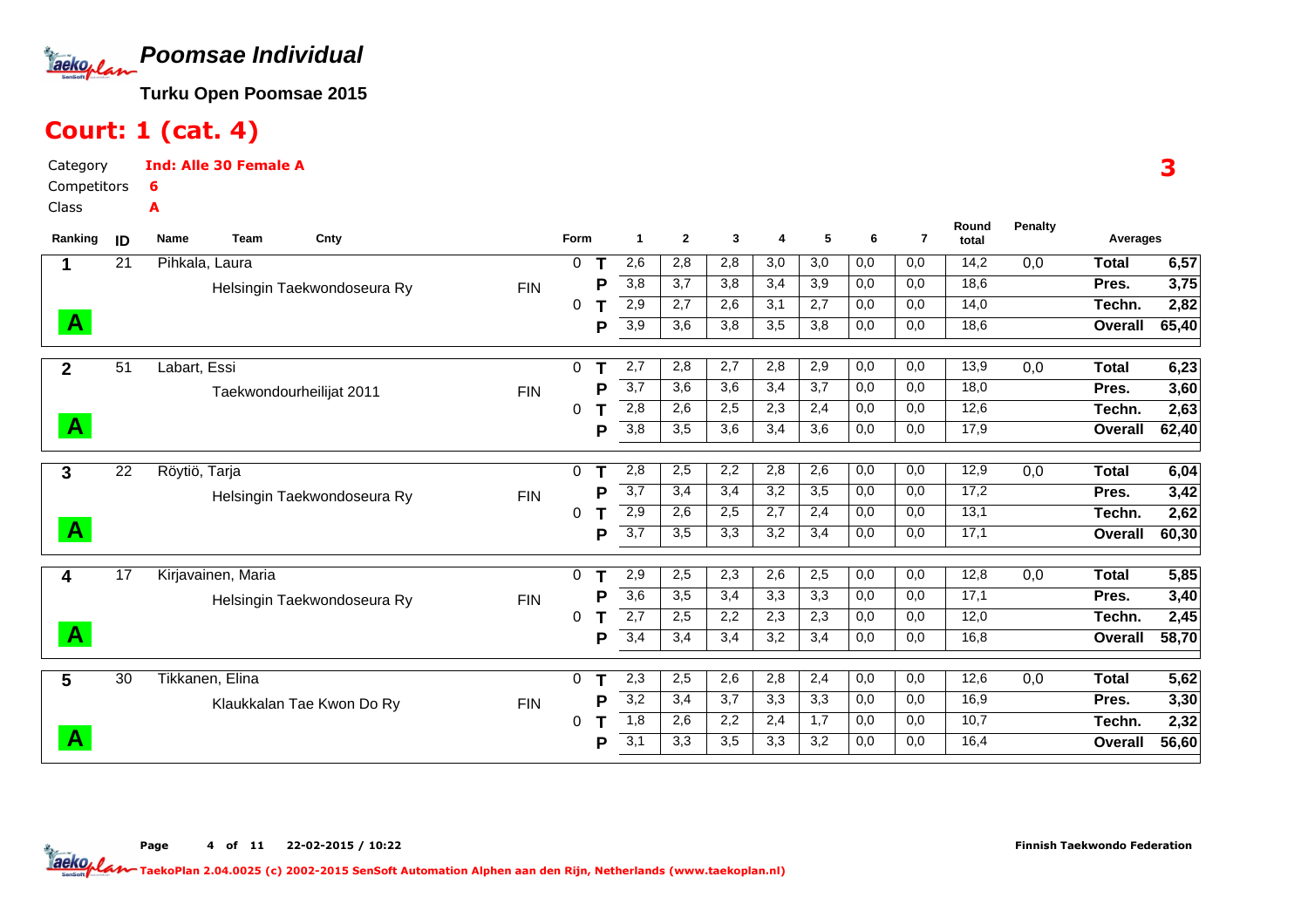

# Court: 1 (cat. 6)

Category CompetitorsInd: Juniorit Male A3A

Class

| Ranking      | ID | Cnty<br>Team<br>Name            |            | Form |   | 1   | $\overline{2}$ | 3   | 4   | 5   | 6   | 7   | Round<br>total | Penalty | Averages |       |
|--------------|----|---------------------------------|------------|------|---|-----|----------------|-----|-----|-----|-----|-----|----------------|---------|----------|-------|
|              | 3  | Rautsala, Marcus                |            | 4    |   | 3,0 | 2,8            | 3,2 | 3,0 | 2,6 | 0,0 | 0,0 | 14,6           | 0,0     | Total    | 6,37  |
|              |    | Budokwai / Taekwondo Team Turku | <b>FIN</b> |      | P | 3,8 | 3,6            | 3,9 | 3,6 | 3,6 | 0,0 | 0,0 | 18,5           |         | Pres.    | 3,67  |
|              |    |                                 |            | 9    |   | 2,3 | 2,9            | 2,6 | 2,4 | 2,4 | 0,0 | 0,0 | 12,6           |         | Techn.   | 2,70  |
| $\mathbf{A}$ |    |                                 |            |      | P | 3,8 | 3,6            | 3,8 | 3,6 | 3,6 | 0,0 | 0,0 | 18,4           |         | Overall  | 64,10 |
|              | 35 | Koivistoinen, Veeti             |            | 4    |   | 3,2 | 2,9            | 2,8 | 2,5 | 2,7 | 0,0 | 0,0 | 14,1           | 0,0     | Total    | 5,95  |
|              |    | Kuopion Taekwondo Ry            | <b>FIN</b> |      | Р | 3,7 | 3,5            | 3,6 | 3,3 | 3,5 | 0,0 | 0,0 | 17,6           |         | Pres.    | 3,48  |
|              |    |                                 |            | 9    |   | 2,3 | 2,7            | 2,1 | 1,8 | 2,0 | 0,0 | 0,0 | 10,9           |         | Techn.   | 2,47  |
| $\mathbf{A}$ |    |                                 |            |      | P | 3,8 | 3,4            | 3,4 | 3,2 | 3,5 | 0,0 | 0,0 | 17,3           |         | Overall  | 59,90 |
|              | 37 | Miettinen, Teemu                |            | 4    |   | 2,3 | 2,5            | 2,5 | 2,7 | 2,9 | 0,0 | 0,0 | 12,9           | 0,0     | Total    | 5,75  |
| 3            |    |                                 |            |      | D | 3,4 | 3,2            | 3,6 | 3,5 | 3,6 | 0,0 | 0,0 | 17,3           |         |          |       |
|              |    | Kuopion Taekwondo Ry            | <b>FIN</b> |      |   |     |                |     |     |     |     |     |                |         | Pres.    | 3,42  |
|              |    |                                 |            | 9    |   | 1,2 | 2,1            | 2,3 | 2,1 | 2,1 | 0,0 | 0,0 | 09,8           |         | Techn.   | 2,33  |
| Α            |    |                                 |            |      | P | 3,2 | 3,1            | 3,4 | 3,4 | 3,4 | 0,0 | 0,0 | 16,5           |         | Overall  | 56,50 |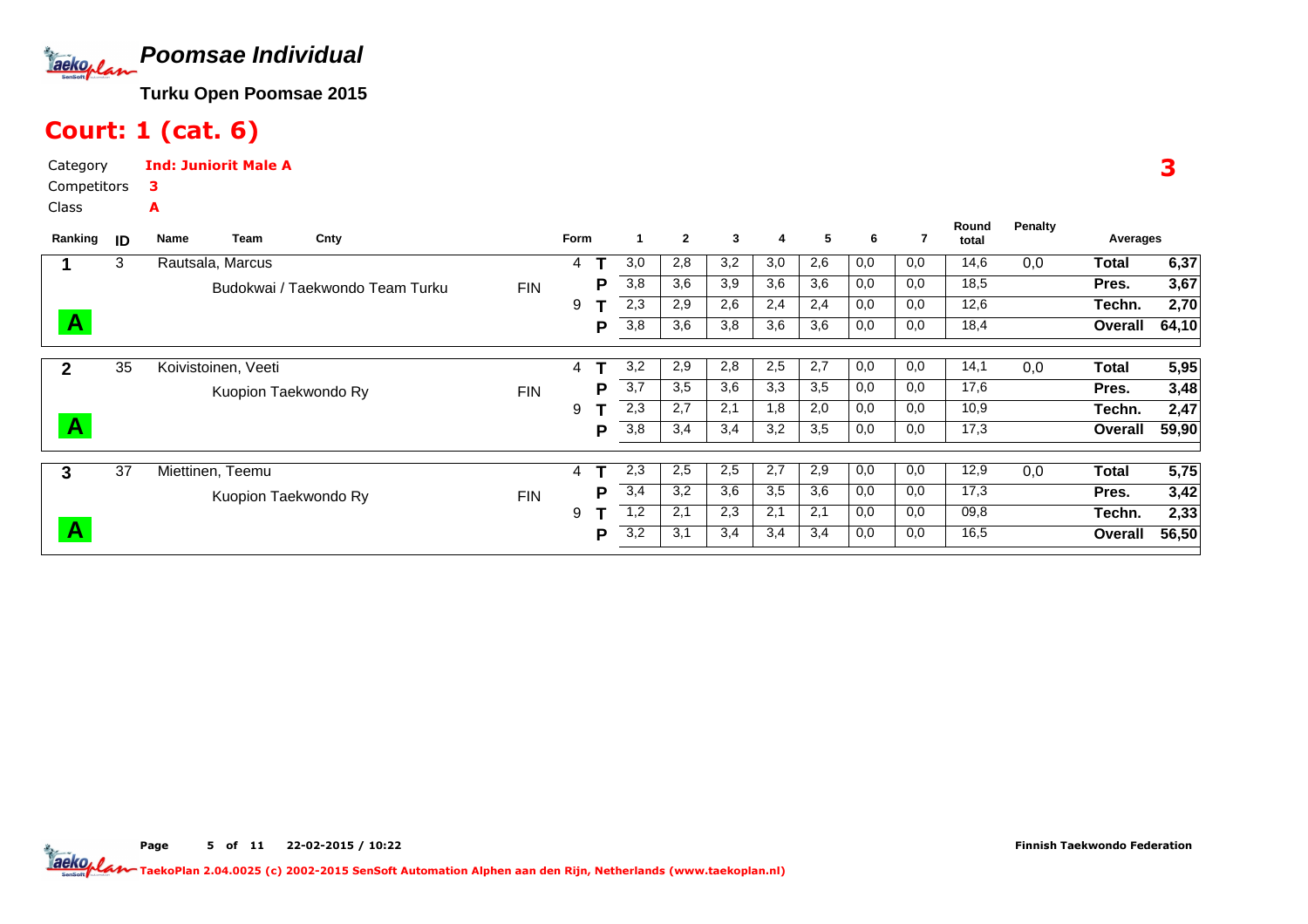

# Court: 1 (cat. 8)

A

Category CompetitorsInd: Alle 40 Male A2

Class

| Ranking                 | ID | Name         | Team            | Cnty                     |            | <b>Form</b> |     | 2   | 3   | 4   | 5   | 6   |     | Round<br>total | Penalty | Averages |       |
|-------------------------|----|--------------|-----------------|--------------------------|------------|-------------|-----|-----|-----|-----|-----|-----|-----|----------------|---------|----------|-------|
|                         | 55 | Aukio, Jeppe |                 |                          |            | 11          | 2,5 | 2,5 | 2,7 | 2,5 | 2,5 | 0,0 | 0,0 | 12,7           | 0,0     | Total    | 6,06  |
|                         |    |              |                 | Vihdin Taekwondoseura Ry | <b>FIN</b> | P           | 3,2 | 3,7 | 3,6 | 3,4 | 3,6 | 0,0 | 0,0 | 17,5           |         | Pres.    | 3,48  |
|                         |    |              |                 |                          |            | 12          | 2,8 | 2,6 | 2,8 | 2,6 | 2,3 | 0,0 | 0,0 | 13,1           |         | Techn.   | 2,58  |
| $\blacktriangle$        |    |              |                 |                          |            | P           | 3,3 | 3,6 | 3,5 | 3,4 | 3,4 | 0,0 | 0,0 | 17,2           |         | Overall  | 60,50 |
|                         | 50 |              | Tuominen, Tuomo |                          |            | 11          | 0,3 | 1,2 | 2,0 | 0,7 | 0,6 | 0,0 | 0,0 | 04,8           | 0,0     | Total    | 3,42  |
|                         |    |              |                 | Soukan Taekwondo Klubi   | <b>FIN</b> | Р           | 2,6 | 2,8 | 2,9 | 2,5 | 2,5 | 0,0 | 0,0 | 13,3           |         | Pres.    | 2,57  |
|                         |    |              |                 |                          |            | 12          | 0,2 | 0,7 | 1,9 | 1,4 | 0.5 | 0,0 | 0,0 | 04,7           |         | Techn.   | 0,85  |
| $\overline{\mathsf{A}}$ |    |              |                 |                          |            | Р           | 2,8 | 2,0 | 2,8 | 2,2 | 2,5 | 0,0 | 0,0 | 12,3           |         | Overall  | 35,10 |

3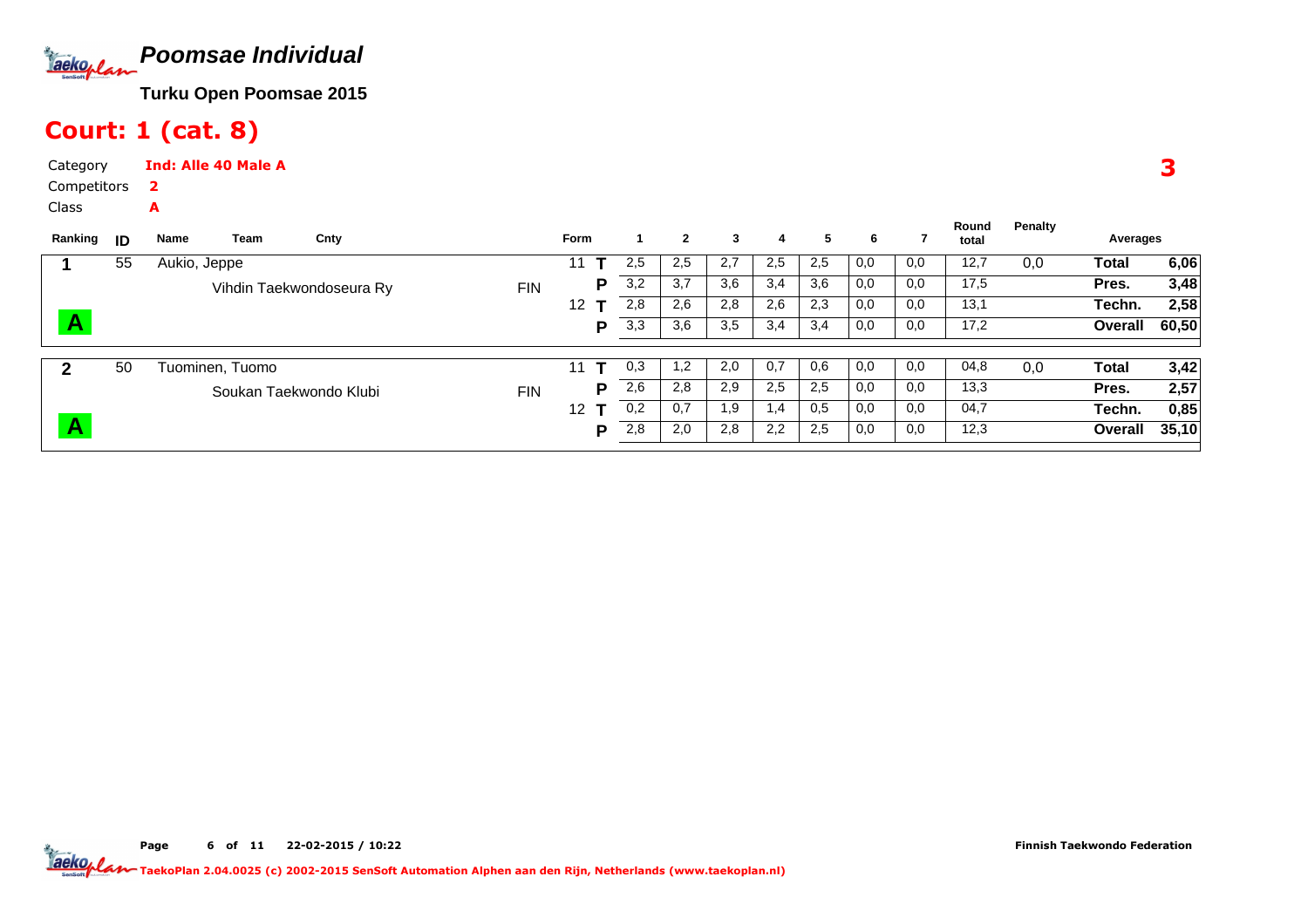

# Court: 1 (cat. 9)

A

Category CompetitorsInd: Alle 40 Female A2

Class

| Ranking | ID | Name           | Team                  | Cnty                            |            | Form |   |     | $\mathbf{2}$ | 3   | 4   | 5   | 6   |     | Round<br>total | Penalty | Averages |       |
|---------|----|----------------|-----------------------|---------------------------------|------------|------|---|-----|--------------|-----|-----|-----|-----|-----|----------------|---------|----------|-------|
|         | 14 |                | Nukari, Johanna       |                                 |            | 11   |   | 2,8 | 2,9          | 2,8 | 0,0 | 0,0 | 0,0 | 0,0 | 08,5           | 0,0     | Total    | 6,48  |
|         |    |                | Espoo Hwarang Team Ry |                                 | <b>FIN</b> |      | P | 3,7 | 3,8          | 3,8 | 0,0 | 0,0 | 0,0 | 0,0 | 11,3           |         | Pres.    | 3,73  |
|         |    |                |                       |                                 |            | 12   |   | 2,5 | 2,7          | 2,8 | 0,0 | 0,0 | 0,0 | 0,0 | 08,0           |         | Techn.   | 2,75  |
| A       |    |                |                       |                                 |            |      | P | 3,7 | 3,8          | 3,6 | 0,0 | 0,0 | 0,0 | 0,0 | 11,1           |         | Overall  | 38,90 |
|         | 6  | Saviauk, Triin |                       |                                 |            | 11   |   | 2,7 | 2,8          | 2,8 | 0,0 | 0,0 | 0,0 | 0,0 | 08,3           | 0,0     | Total    | 6,30  |
|         |    |                |                       | Budokwai / Taekwondo Team Turku | <b>FIN</b> |      | Р | 3,6 | 3,8          | 3,6 | 0,0 | 0,0 | 0,0 | 0,0 | 11,0           |         | Pres.    | 3,62  |
|         |    |                |                       |                                 |            | 12   |   | 2,6 | 2,6          | 2,6 | 0,0 | 0,0 | 0,0 | 0,0 | 07,8           |         | Techn.   | 2,68  |
| A       |    |                |                       |                                 |            |      | P | 3,6 | 3,6          | 3,5 | 0,0 | 0,0 | 0,0 | 0,0 | 10,7           |         | Overall  | 37,80 |

3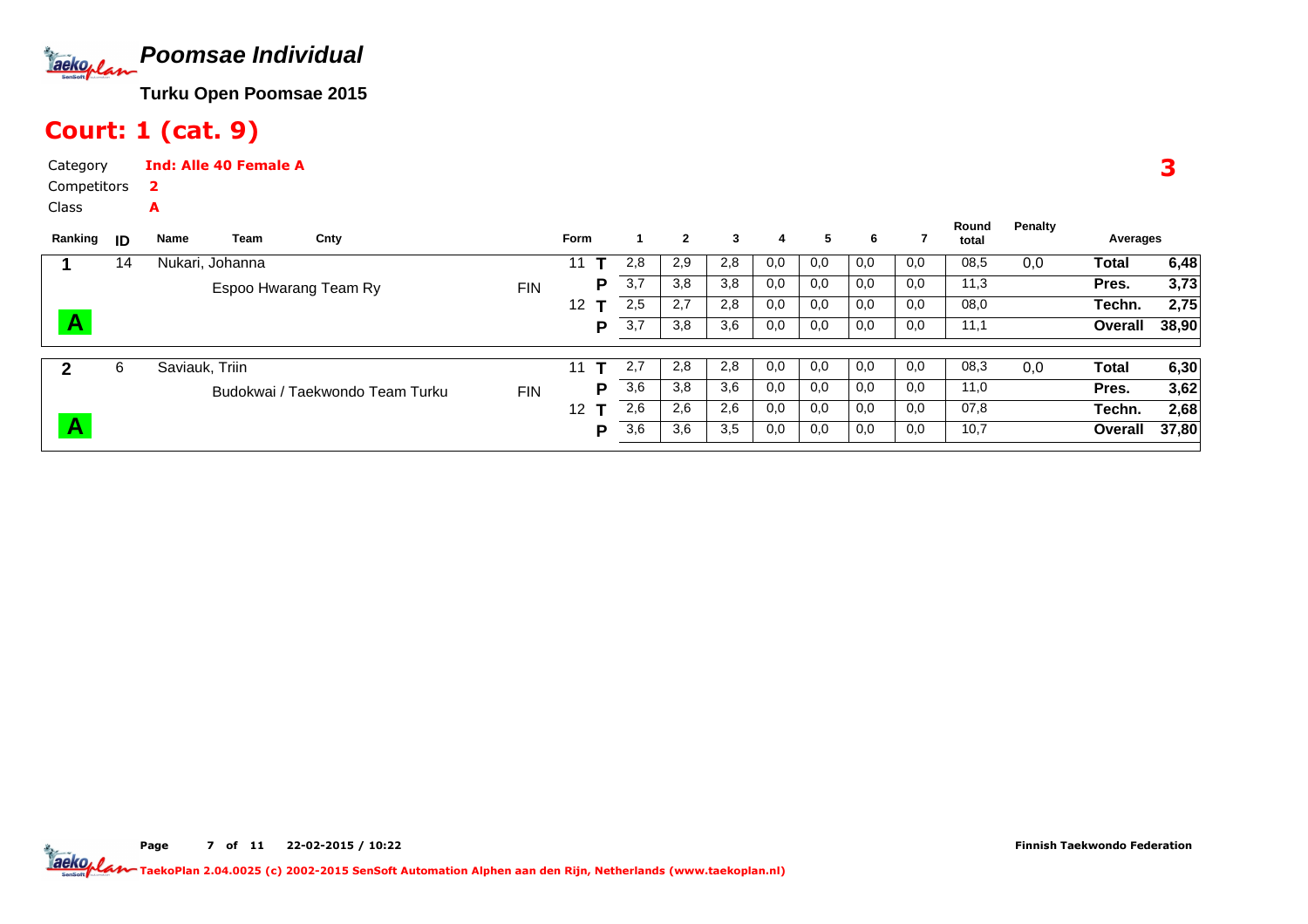

#### Court: 1 (cat. 10)

Category CompetitorsInd: Juniorit Female A3A

Class

| Ranking      | ID | Name<br>Team    | Cnty                           |            | <b>Form</b>    |   |                  | $\mathbf{2}$ | 3   | 4   | 5   | 6   | 7   | Round<br>total | Penalty | Averages     |       |
|--------------|----|-----------------|--------------------------------|------------|----------------|---|------------------|--------------|-----|-----|-----|-----|-----|----------------|---------|--------------|-------|
|              | 10 | Huuskonen, Eevi |                                |            | 4              |   | 3,1              | 3,1          | 3,1 | 0,0 | 0,0 | 0,0 | 0,0 | 09,3           | 0,0     | Total        | 7,02  |
|              |    |                 | Espoo Hwarang Team Ry          | <b>FIN</b> |                | D | 4,2              | 3,9          | 4,0 | 0,0 | 0,0 | 0,0 | 0,0 | 12,1           |         | Pres.        | 4,02  |
|              |    |                 |                                |            | 9              |   | 2,9              | 2,8          | 3,0 | 0,0 | 0,0 | 0,0 | 0,0 | 08,7           |         | Techn.       | 3,00  |
| $\mathbf{A}$ |    |                 |                                |            |                | Р | 4,1              | 4,0          | 3,9 | 0,0 | 0,0 | 0,0 | 0,0 | 12,0           |         | Overall      | 42,10 |
|              | 53 | Säynäjoki, Nea  |                                |            | 4              |   | 3,0              | 2,9          | 2,9 | 0,0 | 0,0 | 0,0 | 0,0 | 08,8           | 0,0     | <b>Total</b> | 6,62  |
| $\mathbf{2}$ |    |                 |                                |            |                |   |                  |              |     |     |     |     |     |                |         |              |       |
|              |    |                 | Tampereen Kumgang Taekwondo Ry | <b>FIN</b> |                | Р | 3,8              | 3,7          | 3,9 | 0,0 | 0,0 | 0,0 | 0,0 | 11,4           |         | Pres.        | 3,82  |
|              |    |                 |                                |            | 9              |   | 2,8              | 2,5          | 2,7 | 0,0 | 0,0 | 0,0 | 0,0 | 08,0           |         | Techn.       | 2,80  |
| A            |    |                 |                                |            |                | D | 3,9              | 3,8          | 3,8 | 0,0 | 0,0 | 0,0 | 0,0 | 11,5           |         | Overall      | 39,70 |
|              |    |                 |                                |            |                |   |                  |              |     |     |     |     |     |                |         |              |       |
| 3            | 39 | Halonen, Linda  |                                |            | $\overline{4}$ |   | 2,8              | 2,8          | 2,7 | 0,0 | 0,0 | 0,0 | 0,0 | 08,3           | 0,0     | Total        | 6,33  |
|              |    |                 | Porin Taekwondoseura Ry        | <b>FIN</b> |                | D | 3,6              | 3,7          | 3,7 | 0,0 | 0,0 | 0,0 | 0,0 | 11,0           |         | Pres.        | 3,63  |
|              |    |                 |                                |            | 9              |   | 2,5              | 2,6          | 2,8 | 0,0 | 0,0 | 0,0 | 0,0 | 07,9           |         | Techn.       | 2,70  |
| A            |    |                 |                                |            |                | P | $\overline{3,6}$ | 3,6          | 3,6 | 0,0 | 0,0 | 0,0 | 0,0 | 10,8           |         | Overall      | 38,00 |

Page 8 of 11 22-02-2015 / 10:22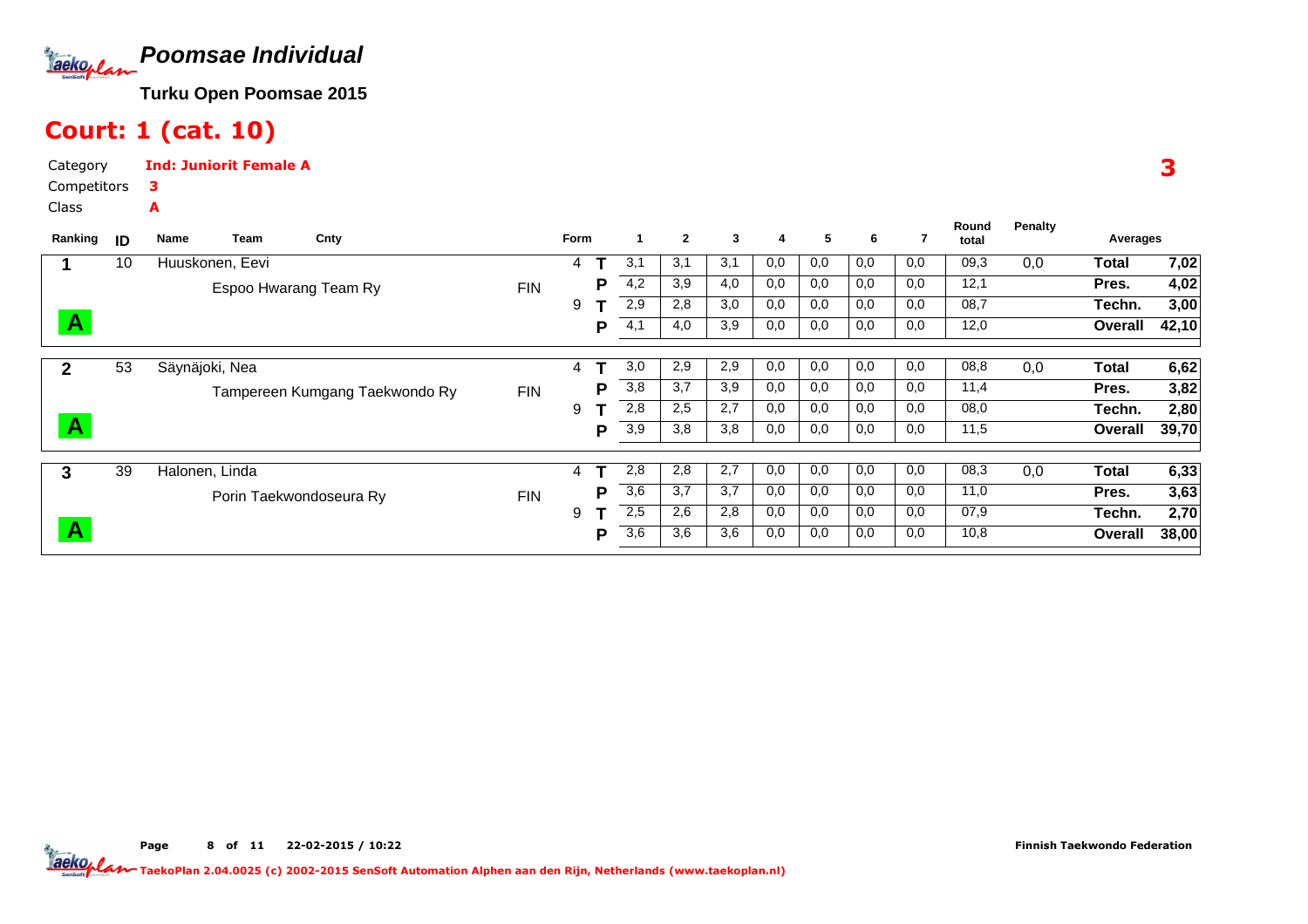

# Court: 1 (cat. 11)

Category CompetitorsInd: Yli 40 Male A2

A

Class

| Ranking | - ID | Name             | Team              | Cnty                        |            | Form            |     | $\mathbf{2}$ | 3   | 4             | 5   | 6   |     | Round<br>total | Penalty | Averages     |       |
|---------|------|------------------|-------------------|-----------------------------|------------|-----------------|-----|--------------|-----|---------------|-----|-----|-----|----------------|---------|--------------|-------|
|         | 19   |                  | Nordenswan, Henri |                             |            | 12 <sup>°</sup> | 2,0 | 2,3          | 2,3 | 1.4           | 2,4 | 0.0 | 0,0 | 10,4           | 0,0     | <b>Total</b> | 5,65  |
|         |      |                  |                   | Helsingin Taekwondoseura Ry | <b>FIN</b> | P               | 3,4 | 3,4          | 3,1 | 3,5           | 3,5 | 0,0 | 0,0 | 16,9           |         | Pres.        | 3,42  |
|         |      |                  |                   |                             |            | 10              | 2,0 | 2,3          | 2,4 | 2,1           | 2,8 | 0,0 | 0,0 | 11,6           |         | Techn.       | 2,23  |
|         |      |                  |                   |                             |            | D               | 3,3 | 3,6          | 3,3 | 3,4           | 3,5 | 0,0 | 0,0 | 17,1           |         | Overall      | 56,00 |
|         | 11   | Huuskonen, Matti |                   |                             |            | 12 <sup>°</sup> | 1,8 | 2,1          | 2,3 | $\mathsf{.2}$ | 1,2 | 0,0 | 0,0 | 08,6           | 0,0     | Total        | 4,65  |
|         |      |                  |                   | Espoo Hwarang Team Ry       | <b>FIN</b> | D               | 2,6 | 2,9          | 2,7 | 3,3           | 2,8 | 0,0 | 0,0 | 14,3           |         | Pres.        | 2,83  |
|         |      |                  |                   |                             |            | 10              | 2,1 | 2,0          | 2,1 |               | 1,5 | 0,0 | 0,0 | 09,4           |         | Techn.       | 1,82  |
|         |      |                  |                   |                             |            | D               | 2,5 | 2,9          | 2,8 | 3,3           | 2,9 | 0,0 | 0,0 | 14,4           |         | Overall      | 46,70 |

Page 9 of 11 22-02-2015 / 10:22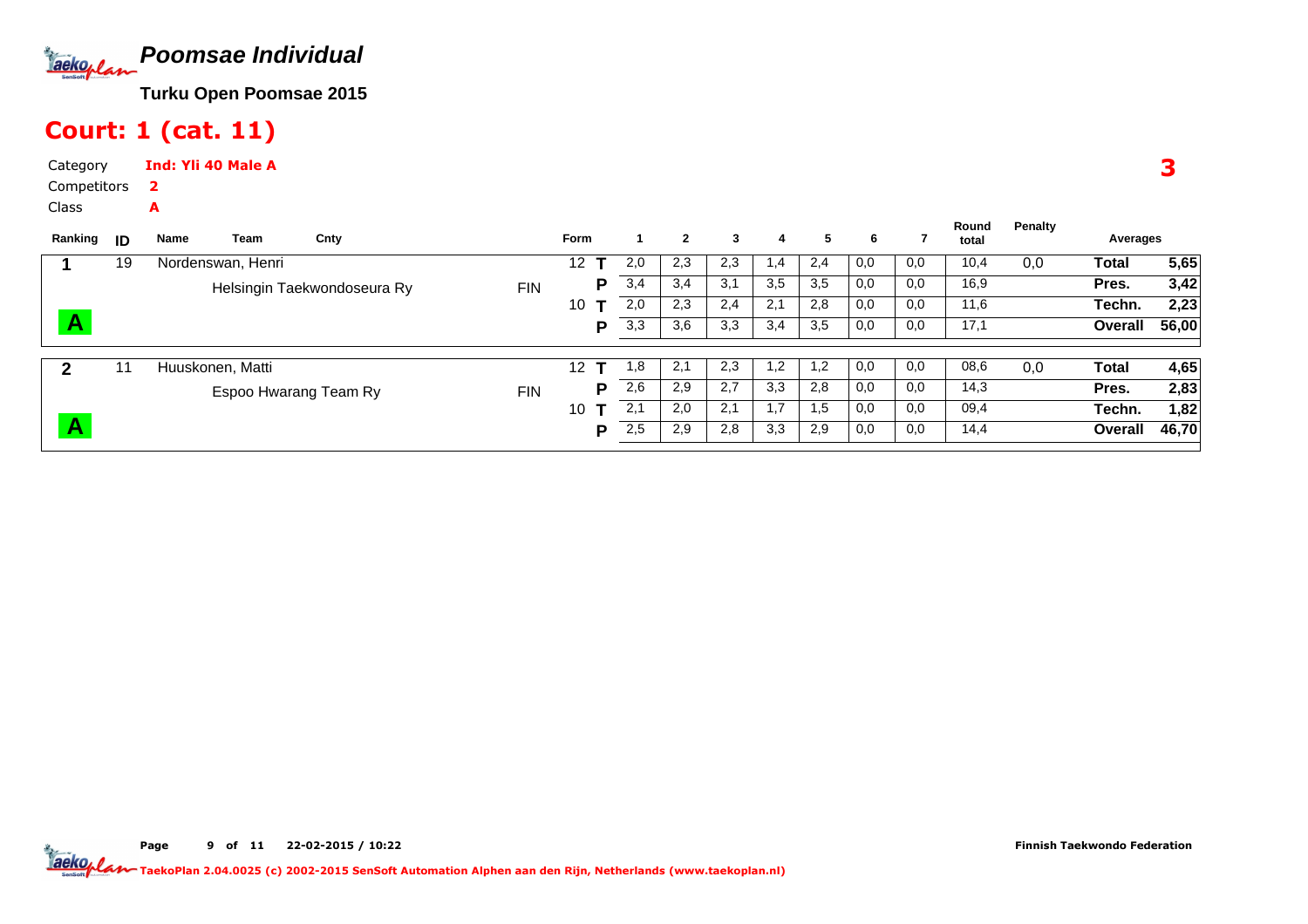

#### Court: 1 (cat. 12)

Category CompetitorsClassInd: Kadetit Male A5A

| Ranking                 | ID              | Name<br>Cnty<br><b>Team</b> |            | Form |   | 1                | $\mathbf{2}$ | 3   | 4   | 5   | 6   | $\overline{7}$ | Round<br>total    | <b>Penalty</b> | Averages       |       |
|-------------------------|-----------------|-----------------------------|------------|------|---|------------------|--------------|-----|-----|-----|-----|----------------|-------------------|----------------|----------------|-------|
|                         | $\overline{12}$ | Knutsson, Mico              |            | 8    |   | 2,6              | 2,9          | 2,8 | 2,9 | 3,1 | 0,0 | 0,0            | 14,3              | 0,0            | <b>Total</b>   | 6,30  |
|                         |                 | Espoo Hwarang Team Ry       | <b>FIN</b> |      | P | $\overline{3,7}$ | 3,7          | 3,6 | 3,3 | 3,6 | 0,0 | 0,0            | 17,9              |                | Pres.          | 3,62  |
|                         |                 |                             |            | 9    |   | 2,3              | 2,3          | 2,6 | 2,6 | 2,8 | 0,0 | 0,0            | 12,6              |                | Techn.         | 2,68  |
| $\mathbf{A}$            |                 |                             |            |      | P | 3,6              | 3,6          | 3,6 | 3,4 | 3,9 | 0,0 | 0,0            | 18,1              |                | Overall        | 62,90 |
| $\mathbf{2}$            | 40              | Halonen, Daniel             |            | 8    |   | 2,4              | 2,7          | 2,5 | 2,3 | 2,5 | 0,0 | 0,0            | 12,4              | 0,0            | <b>Total</b>   | 6,00  |
|                         |                 | Porin Taekwondoseura Ry     | <b>FIN</b> |      | Р | 3,6              | 3,4          | 3,3 | 3,6 | 3,7 | 0,0 | 0,0            | 17,6              |                | Pres.          | 3,53  |
|                         |                 |                             |            | 9    |   | 2,6              | 2,4          | 2,4 | 2,1 | 2,7 | 0,0 | 0,0            | 12,2              |                | Techn.         | 2,47  |
| $\mathbf{A}$            |                 |                             |            |      | Р | 3,5              | 3,5          | 3,3 | 3,6 | 3,8 | 0,0 | 0,0            | $\overline{17,7}$ |                | Overall        | 59,90 |
| 3                       | 38              | Vartiainen, Severi          |            | 8    |   | 2,2              | 2,5          | 2,6 | 1,9 | 2,3 | 0,0 | 0,0            | 11,5              | 0,0            | <b>Total</b>   | 5,70  |
|                         |                 | Kuopion Taekwondo Ry        | <b>FIN</b> |      | P | 3,3              | 3,5          | 3,4 | 3,4 | 3,5 | 0,0 | 0,0            | 17,1              |                | Pres.          | 3,40  |
|                         |                 |                             |            | 9    |   | $\overline{2,3}$ | 2,4          | 2,5 | 1,6 | 2,1 | 0,0 | 0,0            | 10,9              |                | Techn.         | 2,30  |
| $\mathbf{A}$            |                 |                             |            |      | P | $\overline{3,2}$ | 3,5          | 3,4 | 3,3 | 3,4 | 0,0 | 0,0            | 16,8              |                | <b>Overall</b> | 56,30 |
| $\overline{\mathbf{4}}$ | 62              | Suomalainen, Keni           |            | 8    |   | $\overline{2,1}$ | 2,4          | 2,7 | 2,1 | 2,4 | 0,0 | 0,0            | 11,7              | 0,0            | <b>Total</b>   | 5,25  |
|                         |                 | Yongshin Taekwondo          | <b>FIN</b> |      | P | $\overline{3,2}$ | 3,4          | 3,3 | 3,2 | 3,4 | 0,0 | 0,0            | 16,5              |                | Pres.          | 3,18  |
|                         |                 |                             |            | 9    |   | 1,9              | 1,9          | 2,1 | 1,2 | 1,7 | 0,0 | 0,0            | 08,8              |                | Techn.         | 2,07  |
| $\mathbf{A}$            |                 |                             |            |      | P | 3,0              | 3,2          | 3,2 | 2,8 | 3,0 | 0,0 | 0,0            | 15,2              |                | <b>Overall</b> | 52,20 |
| 5                       | 42              | Pulakka, Jasper             |            | 8    |   | 1,9              | 1,8          | 2,1 | 1,5 | 1,7 | 0,0 | 0,0            | 09,0              | 0,0            | <b>Total</b>   | 4,36  |
|                         |                 | Porin Taekwondoseura Ry     | <b>FIN</b> |      | Р | 2,9              | 3,0          | 3,1 | 3,0 | 3,2 | 0,0 | 0,0            | 15,2              |                | Pres.          | 2,88  |
|                         |                 |                             |            | 9    |   | 1,2              | 1,2          | 1,7 | 0,3 | 1,1 | 0,0 | 0,0            | 05,5              |                | Techn.         | 1,48  |
| $\mathbf{A}$            |                 |                             |            |      | Р | 2,5              | 2,8          | 3,0 | 2,3 | 2,9 | 0,0 | 0,0            | 13,5              |                | Overall        | 43,20 |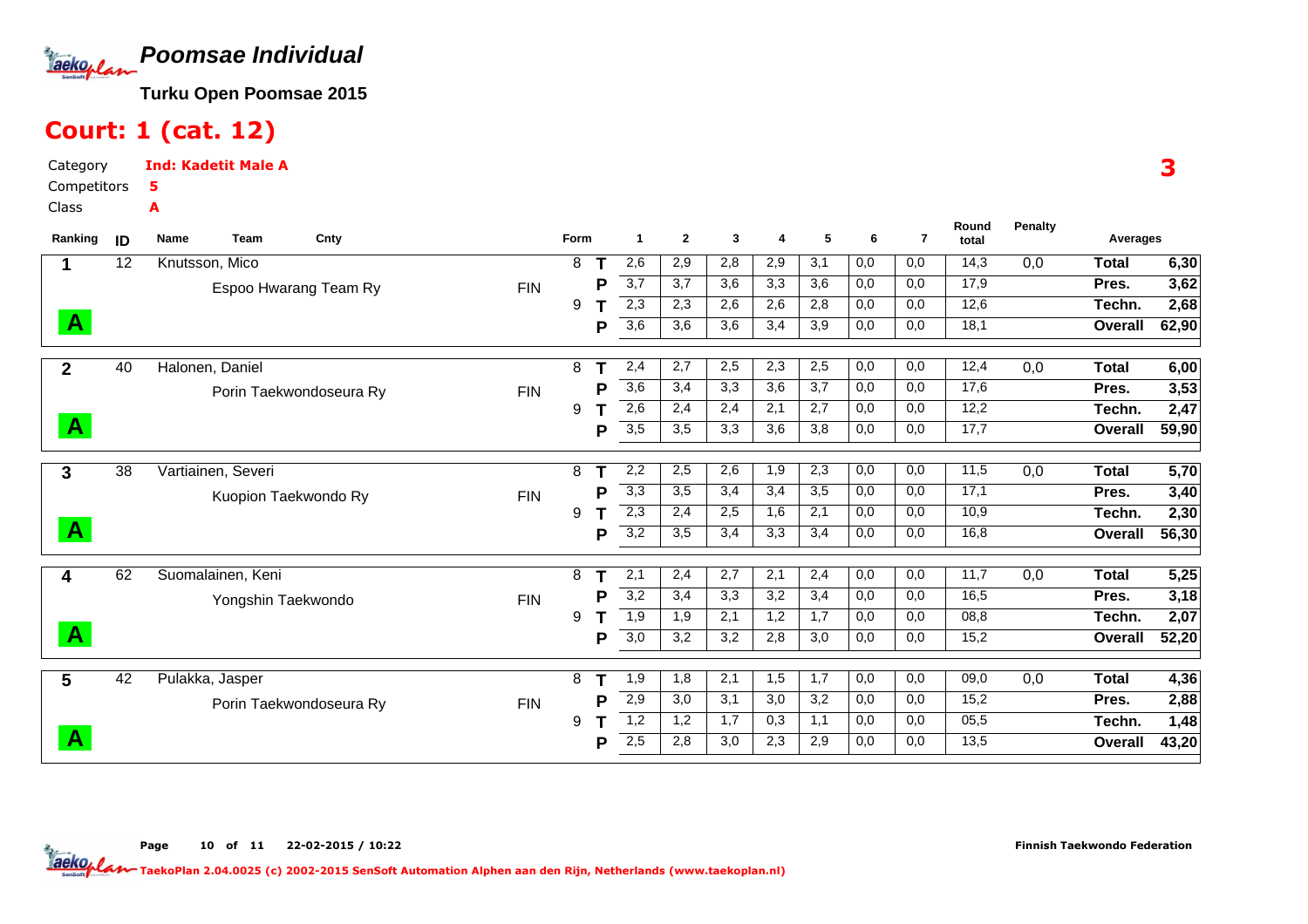

#### Court: 1 (cat. 13)

Category CompetitorsClassInd: Kadetit Female A3A

| Ranking      | ID | Name            | Team               | Cnty                        |            | Form |     | -1  | $\mathbf{2}$ | 3   | 4   | 5   | 6   |      | Round<br>total | <b>Penalty</b> | Averages |       |
|--------------|----|-----------------|--------------------|-----------------------------|------------|------|-----|-----|--------------|-----|-----|-----|-----|------|----------------|----------------|----------|-------|
|              |    |                 |                    |                             |            |      |     |     |              |     |     |     |     |      |                |                |          |       |
|              | 63 |                 | Suomalainen, Naam  |                             |            | 8    |     | 2,5 | 3,0          | 2,7 | 2,6 | 2,8 | 0,0 | 0,0  | 13,6           | 0,0            | Total    | 6,33  |
|              |    |                 | Yongshin Taekwondo |                             | <b>FIN</b> |      | Р   | 3,6 | 3,5          | 3,7 | 3,4 | 3,6 | 0,0 | 0,0  | 17,8           |                | Pres.    | 3,58  |
|              |    |                 |                    |                             |            | 9    |     | 2,4 | 2,7          | 2,7 | 3,0 | 3,1 | 0,0 | 0,0  | 13,9           |                | Techn.   | 2,75  |
| $\mathbf{A}$ |    |                 |                    |                             |            |      | P   | 3,5 | 3,6          | 3,8 | 3,4 | 3,7 | 0,0 | 0,0  | 18,0           |                | Overall  | 63,30 |
|              |    |                 |                    |                             |            |      |     |     |              |     |     |     |     |      |                |                |          |       |
| $\mathbf{2}$ | 61 | Viljanen, Ilona |                    |                             |            | 8    |     | 2,0 | 2,3          | 2,3 | 2,2 | 1,4 | 0,0 | 0,0  | 10,2           | 0,0            | Total    | 4,95  |
|              |    |                 | Yong Taekwondo     |                             | <b>FIN</b> |      | Р   | 2,9 | 3,1          | 3,2 | 3,0 | 3,0 | 0,0 | 0,0  | 15,2           |                | Pres.    | 3,02  |
|              |    |                 |                    |                             |            | 9    |     | 2,1 | 1.7          | 2,0 | 1,4 | 1,4 | 0,0 | 0,0  | 08,6           |                | Techn.   | 1,93  |
| $\mathbf{A}$ |    |                 |                    |                             |            |      | P   | 3,1 | 3,0          | 3,1 | 2,9 | 2,9 | 0,0 | 0,0  | 15,0           |                | Overall  | 49,00 |
|              |    |                 |                    |                             |            |      |     |     |              |     |     |     |     |      |                |                |          |       |
| 3            | 20 |                 | Nordenswan, Emilia |                             |            | 8    |     | 2,1 | 2,6          | 2,5 | 2,2 | 2,2 | 0,0 | 0,0  | 11,6           | 0,0            | Total    | 4,88  |
|              |    |                 |                    | Helsingin Taekwondoseura Ry | <b>FIN</b> |      | P   | 3,2 | 3,3          | 3,3 | 3,1 | 3,3 | 0,0 | 0,0  | 16,2           |                | Pres.    | 3,03  |
|              |    |                 |                    |                             |            | 9    |     | 1,8 | 1,4          | 1,0 | 1,0 | 2,4 | 0,0 | 0,0  | 07,6           |                | Techn.   | 1,85  |
| $\mathbf{A}$ |    |                 |                    |                             |            | P    | 2,8 | 3,0 | 2,8          | 2,8 | 2,7 | 0,0 | 0,0 | 14,1 |                | Overall        | 49,50    |       |

3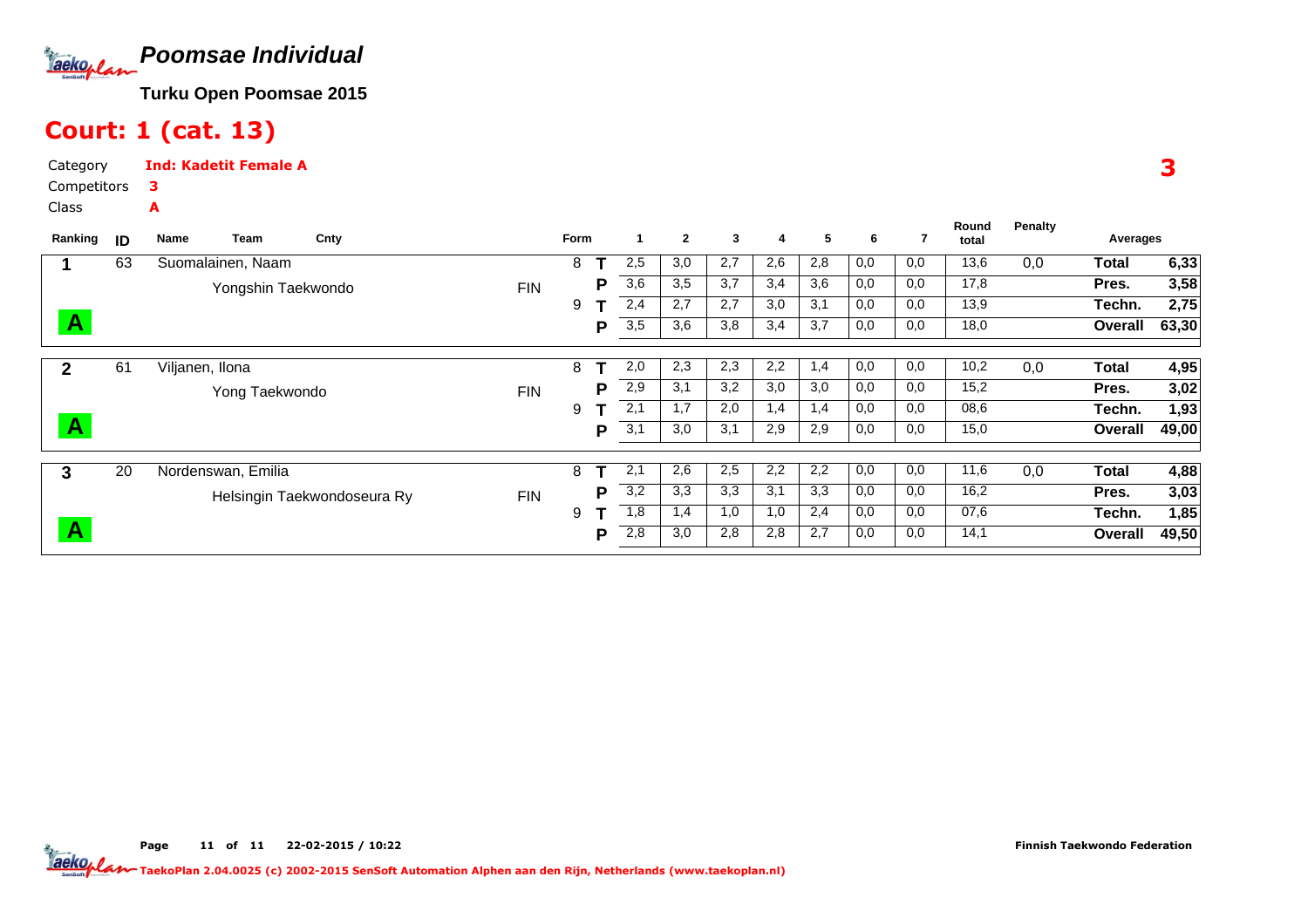

# Court: 2 (cat. 8)

A

CategoryInd: Kelta-vihreät Male A2

Competitors

Class

| Ranking | ID | Name            | Team | Cnty                      |            | <b>Form</b>    |   |     | $\mathbf{2}$ | 3   | 4   | 5   | 6   |     | Round<br>total | Penalty | Averages |       |
|---------|----|-----------------|------|---------------------------|------------|----------------|---|-----|--------------|-----|-----|-----|-----|-----|----------------|---------|----------|-------|
|         | 54 | Alilehto, Jussi |      |                           |            |                |   | 2,1 | 2,2          | 2,8 | 0,0 | 0,0 | 0,0 | 0,0 | 07,1           | 0,0     | Total    | 5,52  |
|         |    |                 |      | Vihdin Taekwondoseura Ry  | <b>FIN</b> |                | D | 3,2 | 3,3          | 3,2 | 0,0 | 0,0 | 0,0 | 0,0 | 09,7           |         | Pres.    | 3,17  |
|         |    |                 |      |                           |            | 0              |   | 2,4 | 2,3          | 2,3 | 0,0 | 0,0 | 0,0 | 0,0 | 07,0           |         | Techn.   | 2,35  |
| A       |    |                 |      |                           |            |                | D | 3,0 | 3,2          | 3,1 | 0,0 | 0,0 | 0,0 | 0,0 | 09,3           |         | Overall  | 33,10 |
| 2       | 28 | Käyhty, Samu    |      |                           |            | $\overline{2}$ |   | 2,3 | 2,2          | 2,4 | 0,0 | 0,0 | 0,0 | 0,0 | 06,9           | 0,0     | Total    | 5,37  |
|         |    |                 |      | Klaukkalan Tae Kwon Do Ry | <b>FIN</b> |                | D | 3,0 | 3,1          | 2,8 | 0,0 | 0,0 | 0,0 | 0,0 | 08,9           |         | Pres.    | 3,05  |
|         |    |                 |      |                           |            | 0              |   | 2,4 | 2,3          | 2,3 | 0,0 | 0,0 | 0,0 | 0,0 | 07,0           |         | Techn.   | 2,32  |
| A       |    |                 |      |                           |            |                | D | 3,3 | 3,1          | 3,0 | 0,0 | 0,0 | 0,0 | 0,0 | 09,4           |         | Overall  | 32,20 |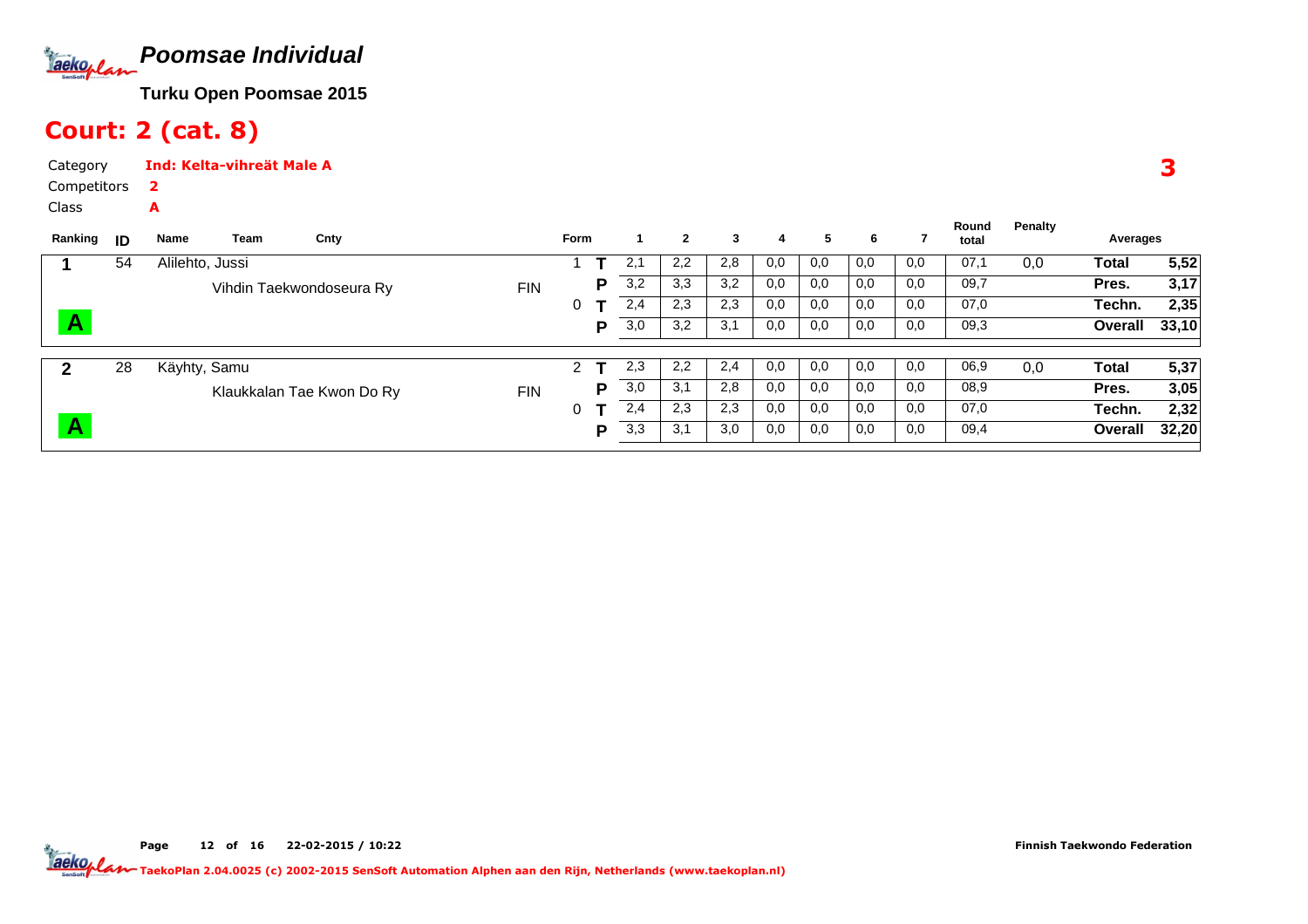

# Court: 2 (cat. 9)

Category CompetitorsInd: Vihreät Female A6A

Class

| Ranking      | ID | <b>Name</b><br>Cnty<br><b>Team</b> |            | Form                 |   | 1                | $\mathbf{2}$ | 3   | 4   | 5   | 6   | $\overline{7}$ | Round<br>total | <b>Penalty</b> | Averages     |                   |
|--------------|----|------------------------------------|------------|----------------------|---|------------------|--------------|-----|-----|-----|-----|----------------|----------------|----------------|--------------|-------------------|
|              | 33 | Valkonen, Anu                      |            | 2                    | Τ | 2,4              | 2,7          | 2,7 | 0,0 | 0,0 | 0,0 | 0,0            | 07,8           | 0,0            | <b>Total</b> | $\overline{5,76}$ |
|              |    | Klaukkalan Tae Kwon Do Ry          | <b>FIN</b> |                      | Р | $\overline{3,1}$ | 3,2          | 3,1 | 0,0 | 0,0 | 0,0 | 0,0            | 09,4           |                | Pres.        | 3,13              |
|              |    |                                    |            | 0                    |   | 2,5              | 2,7          | 2,8 | 0,0 | 0,0 | 0,0 | 0,0            | 08,0           |                | Techn.       | 2,63              |
| $\mathbf{A}$ |    |                                    |            |                      | P | 3,0              | 3,3          | 3,1 | 0,0 | 0,0 | 0,0 | 0,0            | 09,4           |                | Overall      | 34,60             |
| $\mathbf{2}$ | 31 | Tuokko, Tara                       |            | $\overline{2}$       |   | 2,6              | 2,6          | 2,4 | 0,0 | 0,0 | 0,0 | 0,0            | 07,6           | 0,0            | <b>Total</b> | 5,67              |
|              |    | Klaukkalan Tae Kwon Do Ry          | <b>FIN</b> |                      | Р | 3,2              | 3,3          | 3,2 | 0,0 | 0,0 | 0,0 | 0,0            | 09,7           |                | Pres.        | 3,22              |
|              |    |                                    |            | 0                    |   | $\overline{2,1}$ | 2,6          | 2,4 | 0,0 | 0,0 | 0,0 | 0,0            | 07,1           |                | Techn.       | 2,45              |
| $\mathbf{A}$ |    |                                    |            |                      | P | 3,2              | 3,3          | 3,1 | 0,0 | 0,0 | 0,0 | 0,0            | 09,6           |                | Overall      | 34,00             |
| 3            | 60 | Lehkamo, Amelie                    |            | $\overline{2}$       |   | 2,3              | 2,7          | 2,7 | 0,0 | 0,0 | 0,0 | 0,0            | 07,7           | 0,0            | <b>Total</b> | 5,67              |
|              |    | Yong Taekwondo                     | <b>FIN</b> |                      | P | 3,2              | 3,1          | 3,1 | 0,0 | 0,0 | 0,0 | 0,0            | 09,4           |                | Pres.        | 3,12              |
|              |    |                                    |            | 0                    | т | 2,4              | 2,8          | 2,4 | 0,0 | 0,0 | 0,0 | 0,0            | 07,6           |                | Techn.       | 2,55              |
| $\mathbf{A}$ |    |                                    |            |                      | Р | $\overline{3,2}$ | 3,3          | 2,8 | 0,0 | 0,0 | 0,0 | 0,0            | 09,3           |                | Overall      | 34,00             |
| 4            | 16 | Uuskoski, Patricia                 |            | 2                    |   | 2,6              | 2,4          | 2,3 | 0,0 | 0,0 | 0,0 | 0,0            | 07,3           | 0,0            | <b>Total</b> | 5,43              |
|              |    | Espoo Hwarang Team Ry              | <b>FIN</b> |                      | Р | 3,1              | 3,1          | 3,0 | 0,0 | 0,0 | 0,0 | 0,0            | 09,2           |                | Pres.        | 3,05              |
|              |    |                                    |            | 0                    |   | 2,4              | 2,4          | 2,2 | 0,0 | 0,0 | 0,0 | 0,0            | 07,0           |                | Techn.       | 2,38              |
| $\mathbf{A}$ |    |                                    |            |                      | Р | 3,1              | 3,1          | 2,9 | 0,0 | 0,0 | 0,0 | 0,0            | 09,1           |                | Overall      | 32,60             |
| 5            | 29 | Thongplian, Anthika                |            | $\mathbf{2}^{\circ}$ |   | 2,0              | 2,5          | 2,3 | 0,0 | 0,0 | 0,0 | 0,0            | 06,8           | 0,0            | <b>Total</b> | 5,37              |
|              |    | Klaukkalan Tae Kwon Do Ry          | <b>FIN</b> |                      | Р | 3,1              | 3,3          | 3,0 | 0,0 | 0,0 | 0,0 | 0,0            | 09,4           |                | Pres.        | 3,10              |
|              |    |                                    |            | 0                    |   | $\overline{2,3}$ | 2,4          | 2,1 | 0,0 | 0,0 | 0,0 | 0,0            | 06,8           |                | Techn.       | 2,27              |
| A            |    |                                    |            |                      | Р | 3,1              | 3,2          | 2,9 | 0,0 | 0,0 | 0,0 | 0,0            | 09,2           |                | Overall      | 32,20             |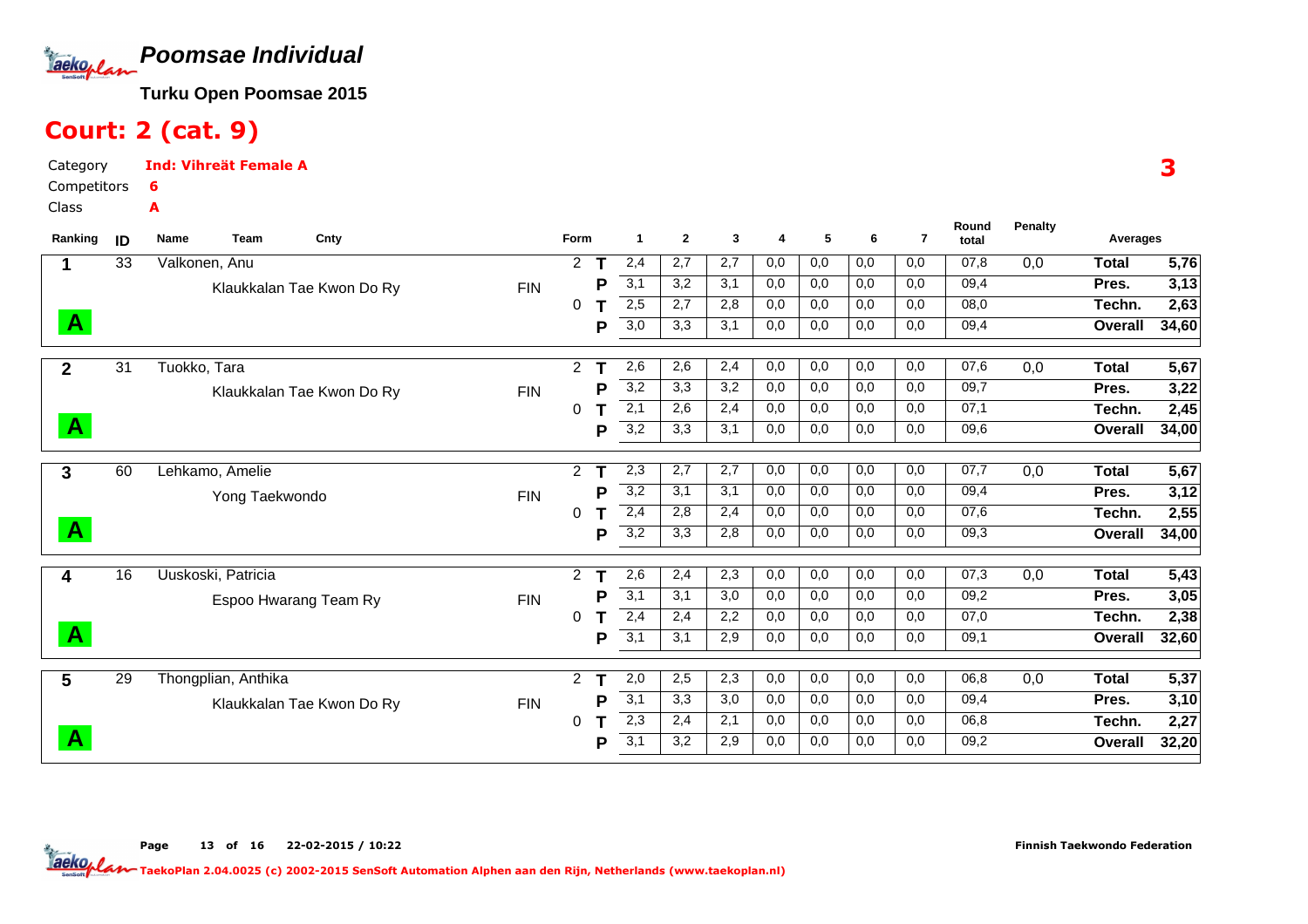

# Court: 2 (cat. 10)

| Category      | <b>Ind: Vihreät Female A</b> |      |      |             |     |     |     |     |          |     |     |                |                |          |
|---------------|------------------------------|------|------|-------------|-----|-----|-----|-----|----------|-----|-----|----------------|----------------|----------|
| Competitors   | -6                           |      |      |             |     |     |     |     |          |     |     |                |                |          |
| Class         | A                            |      |      |             |     |     |     |     |          |     |     |                |                |          |
| Ranking<br>ID | Name                         | Team | Cnty | <b>Form</b> |     |     |     |     |          | 6   |     | Round<br>total | <b>Penalty</b> | Averages |
| 57            | Kyngäs, Päivi                |      |      |             | 2,5 | . 9 | 2,3 | 0,0 | $_{0,0}$ | 0,0 | 0,0 | 06,7           | 0,0            | Total    |

| 57 | Kyngäs, Päivi            |     | - | ົ<br>د.2 | 9. ا                        | 2,3 | 0,0 | 0,0 | 0,0 | 0,0 | 06,7 | 0,0 | Total   | 5,13  |
|----|--------------------------|-----|---|----------|-----------------------------|-----|-----|-----|-----|-----|------|-----|---------|-------|
|    | Vihdin Taekwondoseura Ry | FIN |   | 3,0      | 2,9                         | 2,8 | 0,0 | 0,0 | 0,0 | 0,0 | 08,7 |     | Pres.   | 2,88  |
|    |                          |     |   | 2,3      | <b>L</b>                    | 2,4 | 0,0 | 0,0 | 0,0 | 0,0 | 06,8 |     | Techn.  | 2,25  |
|    |                          |     |   | 3,0      | $\sim$ $\sim$<br><u>. .</u> | 2,9 | 0,0 | 0,0 | 0,0 | 0,0 | 08,6 |     | Overall | 30,80 |
|    |                          |     |   |          |                             |     |     |     |     |     |      |     |         |       |

3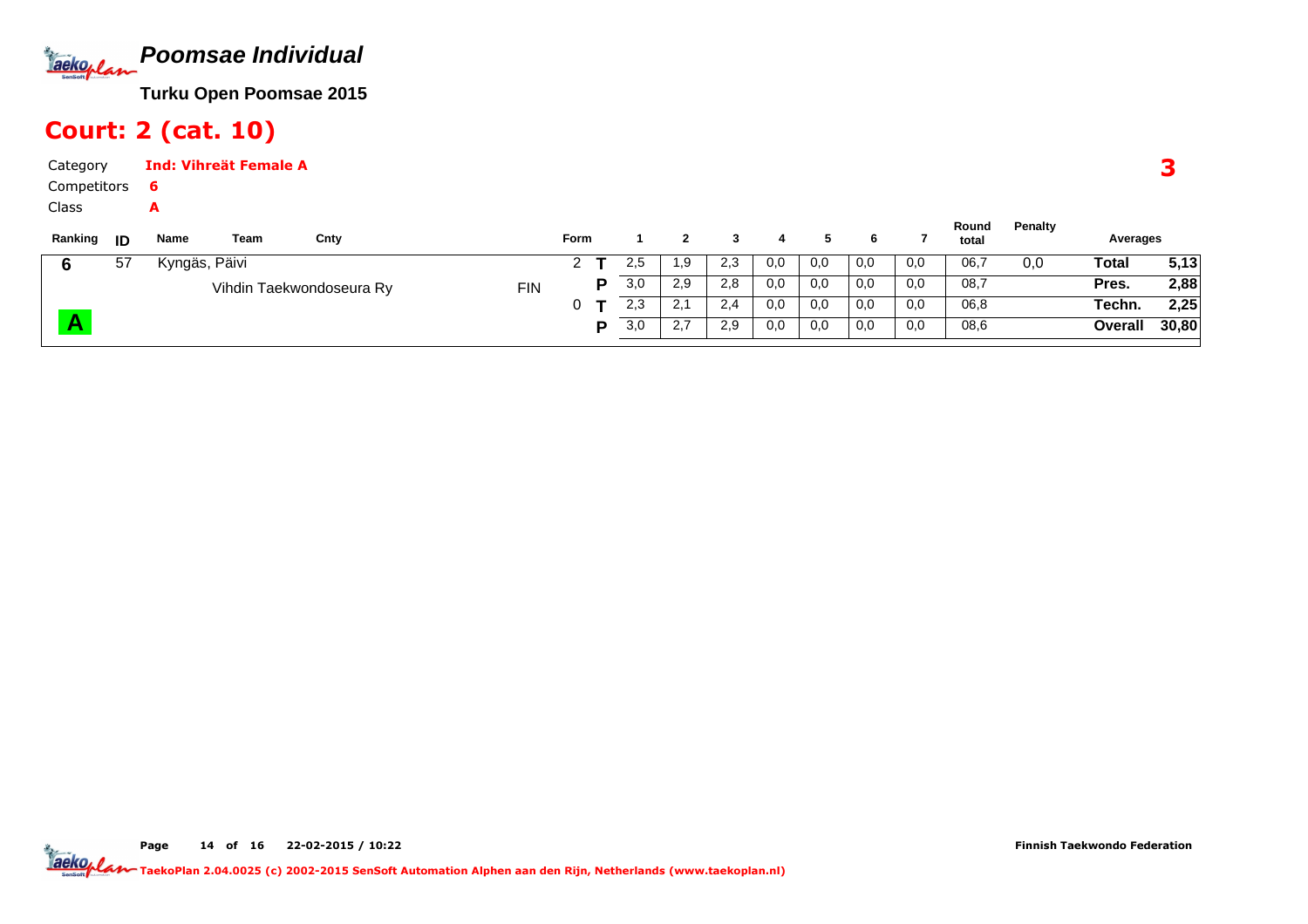

# Court: 2 (cat. 10)

A

Category CompetitorsInd: Sini-mustat Female A5

Class

| Ranking      | ID             | Name                | Team | Cnty                            |            | Form                 |   | -1  | $\mathbf{2}$ | 3   | 4   | 5   | 6   | 7   | Round<br>total | <b>Penalty</b> | Averages     |       |
|--------------|----------------|---------------------|------|---------------------------------|------------|----------------------|---|-----|--------------|-----|-----|-----|-----|-----|----------------|----------------|--------------|-------|
| 1            | 47             | Marttila, Kristiina |      |                                 |            | 6                    |   | 2,3 | 2,7          | 2,5 | 0,0 | 0,0 | 0,0 | 0,0 | 07,5           | 0,0            | Total        | 5,81  |
|              |                |                     |      | Rauman Taekwondo Ry             | <b>FIN</b> |                      | P | 3,3 | 3,3          | 3,2 | 0,0 | 0,0 | 0,0 | 0,0 | 09,8           |                | Pres.        | 3,28  |
|              |                |                     |      |                                 |            | 0                    |   | 2,6 | 2,5          | 2,6 | 0,0 | 0,0 | 0,0 | 0,0 | 07,7           |                | Techn.       | 2,53  |
| $\mathbf{A}$ |                |                     |      |                                 |            |                      | P | 3,3 | 3,3          | 3,3 | 0,0 | 0,0 | 0,0 | 0,0 | 09,9           |                | Overall      | 34,90 |
| $\mathbf{2}$ | 43             | Röyttä, Julia       |      |                                 |            | $\overline{2}$       |   | 2,3 | 2,5          | 2,5 | 0,0 | 0,0 | 0,0 | 0,0 | 07,3           | 0,0            | <b>Total</b> | 5,60  |
|              |                |                     |      | Tampereen Kumgang Taekwondo     | <b>FIN</b> |                      | P | 3,2 | 3,2          | 3,2 | 0,0 | 0,0 | 0,0 | 0,0 | 09,6           |                | Pres.        | 3,18  |
|              |                |                     |      |                                 |            | 0                    |   | 2,2 | 2,5          | 2,5 | 0,0 | 0,0 | 0,0 | 0,0 | 07,2           |                | Techn.       | 2,42  |
| $\mathbf{A}$ |                |                     |      |                                 |            |                      | P | 3,1 | 3,1          | 3,3 | 0,0 | 0,0 | 0,0 | 0,0 | 09,5           |                | Overall      | 33,60 |
| 3            | 26             | Brodkin, Isa        |      |                                 |            | 6                    |   | 2,5 | 2,5          | 2,4 | 0,0 | 0,0 | 0,0 | 0,0 | 07,4           | 0,0            | <b>Total</b> | 5,57  |
|              |                |                     |      | Klaukkalan Tae Kwon Do Ry       | <b>FIN</b> |                      | P | 3,3 | 3,1          | 3,2 | 0,0 | 0,0 | 0,0 | 0,0 | 09,6           |                | Pres.        | 3,17  |
|              |                |                     |      |                                 |            | 0                    |   | 2,2 | 2,4          | 2,4 | 0,0 | 0,0 | 0,0 | 0,0 | 07,0           |                | Techn.       | 2,40  |
| $\mathbf{A}$ |                |                     |      |                                 |            |                      | P | 3,1 | 3,1          | 3,2 | 0,0 | 0,0 | 0,0 | 0,0 | 09,4           |                | Overall      | 33,40 |
| 4            | 64             | Röyttä, Johanna     |      |                                 |            | $\mathbf{2}^{\circ}$ | т | 2,3 | 2,6          | 2,3 | 0,0 | 0,0 | 0,0 | 0,0 | 07,2           | 0,0            | <b>Total</b> | 5,52  |
|              |                |                     |      | Tampereen Kumgang Taekwondo     | <b>FIN</b> |                      | P | 3,1 | 3,3          | 3,1 | 0,0 | 0,0 | 0,0 | 0,0 | 09,5           |                | Pres.        | 3,17  |
|              |                |                     |      |                                 |            | 0                    |   | 2,3 | 2,3          | 2,3 | 0,0 | 0,0 | 0,0 | 0,0 | 06,9           |                | Techn.       | 2,35  |
| $\mathbf{A}$ |                |                     |      |                                 |            |                      | P | 3,3 | 3,1          | 3,1 | 0,0 | 0,0 | 0,0 | 0,0 | 09,5           |                | Overall      | 33,10 |
| 5            | $\overline{2}$ | Kaps, Maia          |      |                                 |            | 4                    |   | 2,1 | 2,6          | 2,4 | 0,0 | 0,0 | 0,0 | 0,0 | 07,1           | 0,0            | <b>Total</b> | 5,35  |
|              |                |                     |      | Budokwai / Taekwondo Team Turku | <b>FIN</b> |                      | P | 2,9 | 3,1          | 3,1 | 0,0 | 0,0 | 0,0 | 0,0 | 09,1           |                | Pres.        | 3,03  |
|              |                |                     |      |                                 |            | 0                    |   | 2,4 | 2,1          | 2,3 | 0,0 | 0,0 | 0,0 | 0,0 | 06,8           |                | Techn.       | 2,32  |
| $\mathbf{A}$ |                |                     |      |                                 |            |                      | P | 3,0 | 3,0          | 3,1 | 0,0 | 0,0 | 0,0 | 0,0 | 09,1           |                | Overall      | 32,10 |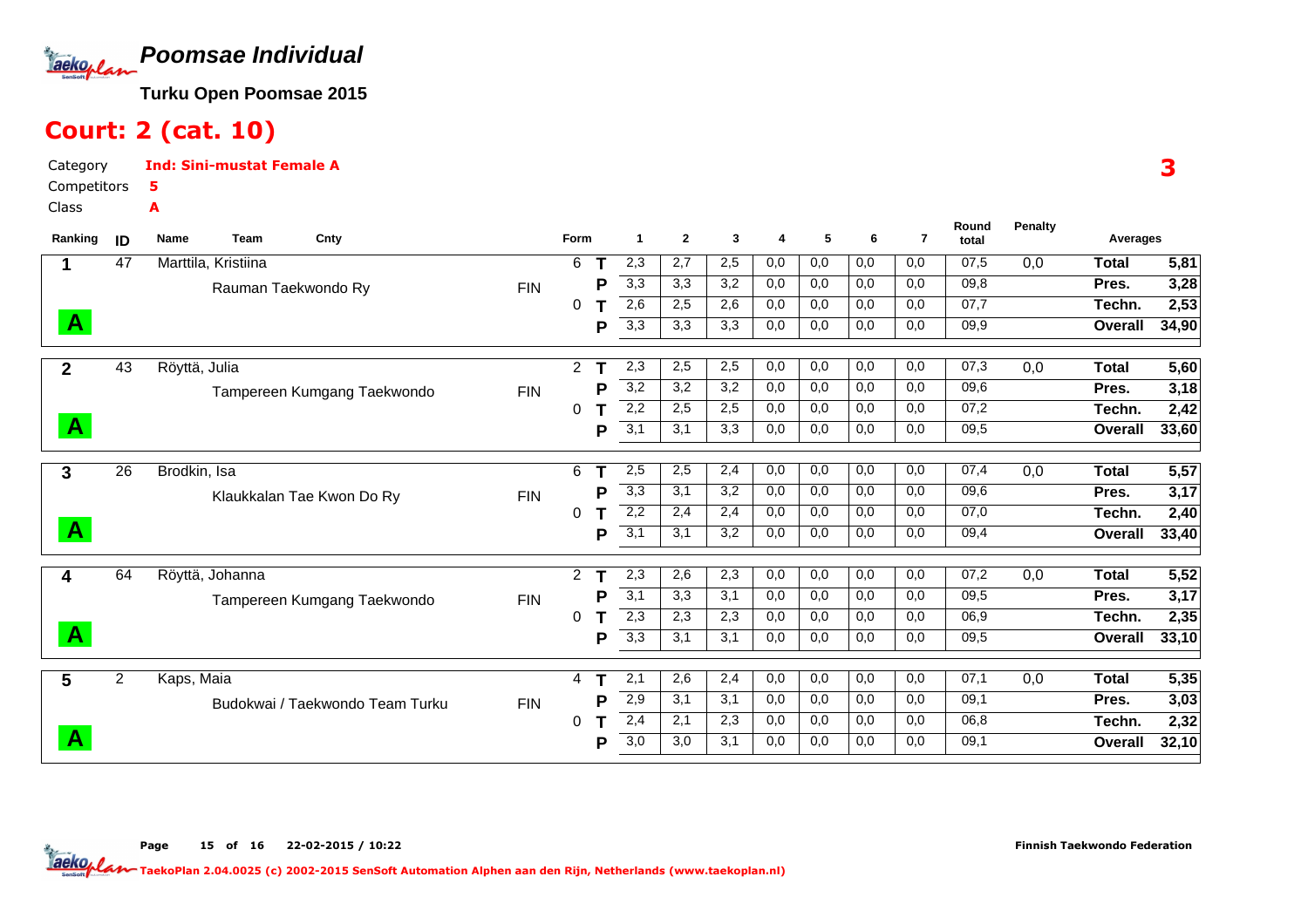

# Court: 2 (cat. 11)

A

Category CompetitorsInd: Sini-mustat Male A4

Class

| Ranking      | ID | <b>Name</b>      | <b>Team</b>          | Cnty                        |            | Form           |   | -1  | $\mathbf{2}$ | 3   | 4   | 5   | 6   | 7   | Round<br>total | <b>Penalty</b> | Averages       |       |
|--------------|----|------------------|----------------------|-----------------------------|------------|----------------|---|-----|--------------|-----|-----|-----|-----|-----|----------------|----------------|----------------|-------|
|              | 41 | Partanen, Jarno  |                      |                             |            | 6              |   | 2,2 | 2,2          | 2,2 | 0,0 | 0,0 | 0,0 | 0,0 | 06,6           | 0,0            | <b>Total</b>   | 5,48  |
|              |    |                  |                      | Porin Taekwondoseura Ry     | <b>FIN</b> |                | Р | 3,2 | 3,1          | 3,3 | 0,0 | 0,0 | 0,0 | 0,0 | 09,6           |                | Pres.          | 3,20  |
|              |    |                  |                      |                             |            | 0              |   | 2,5 | 2,4          | 2,2 | 0,0 | 0,0 | 0,0 | 0,0 | 07,1           |                | Techn.         | 2,28  |
| $\mathbf{A}$ |    |                  |                      |                             |            |                | Р | 3,2 | 3,2          | 3,2 | 0,0 | 0,0 | 0,0 | 0,0 | 09,6           |                | Overall        | 32,90 |
| $\mathbf{2}$ | 34 | Kantala, Aleksi  |                      |                             |            | 6              |   | 2,4 | 2,3          | 2,4 | 0,0 | 0,0 | 0,0 | 0,0 | 07,1           | 0,0            | <b>Total</b>   | 5,40  |
|              |    |                  | Kuopion Taekwondo Ry |                             | <b>FIN</b> |                | Р | 2,7 | 3,4          | 3,1 | 0,0 | 0,0 | 0,0 | 0,0 | 09,2           |                | Pres.          | 3,07  |
|              |    |                  |                      |                             |            | 0              |   | 2,4 | 2,3          | 2,2 | 0,0 | 0,0 | 0,0 | 0,0 | 06,9           |                | Techn.         | 2,33  |
| $\mathbf{A}$ |    |                  |                      |                             |            |                | Ρ | 3,1 | 3,1          | 3,0 | 0,0 | 0,0 | 0,0 | 0,0 | 09,2           |                | Overall        | 32,40 |
| 3            | 44 | Klytseroff, Niko |                      |                             |            | 6              |   | 2,1 | 2,1          | 1,8 | 0,0 | 0,0 | 0,0 | 0,0 | 06,0           | 0,0            | Total          | 5,31  |
|              |    |                  | Rauman Taekwondo Ry  |                             | <b>FIN</b> |                | Р | 3,3 | 3,1          | 3,0 | 0,0 | 0,0 | 0,0 | 0,0 | 09,4           |                | Pres.          | 3,13  |
|              |    |                  |                      |                             |            | 0              |   | 2,6 | 2,2          | 2,3 | 0,0 | 0,0 | 0,0 | 0,0 | 07,1           |                | Techn.         | 2,18  |
| $\mathbf{A}$ |    |                  |                      |                             |            |                | Ρ | 3,2 | 3,1          | 3,1 | 0,0 | 0,0 | 0,0 | 0,0 | 09,4           |                | Overall        | 31,90 |
| 4            | 52 | Röyttä, Kimmo    |                      |                             |            | $\overline{2}$ |   | 2,1 | 2,1          | 2,2 | 0,0 | 0,0 | 0,0 | 0,0 | 06,4           | 0,0            | Total          | 5,08  |
|              |    |                  |                      | Tampereen Kumgang Taekwondo | <b>FIN</b> |                | Р | 2,9 | 3,0          | 3,1 | 0,0 | 0,0 | 0,0 | 0,0 | 09,0           |                | Pres.          | 2,98  |
|              |    |                  |                      |                             |            | 0              |   | 2,1 | 2,0          | 2,1 | 0,0 | 0,0 | 0,0 | 0,0 | 06,2           |                | Techn.         | 2,10  |
| $\mathbf{A}$ |    |                  |                      |                             |            |                | Р | 2,9 | 3,0          | 3,0 | 0,0 | 0,0 | 0,0 | 0,0 | 08,9           |                | <b>Overall</b> | 30,50 |
|              |    |                  |                      |                             |            |                |   |     |              |     |     |     |     |     |                |                |                |       |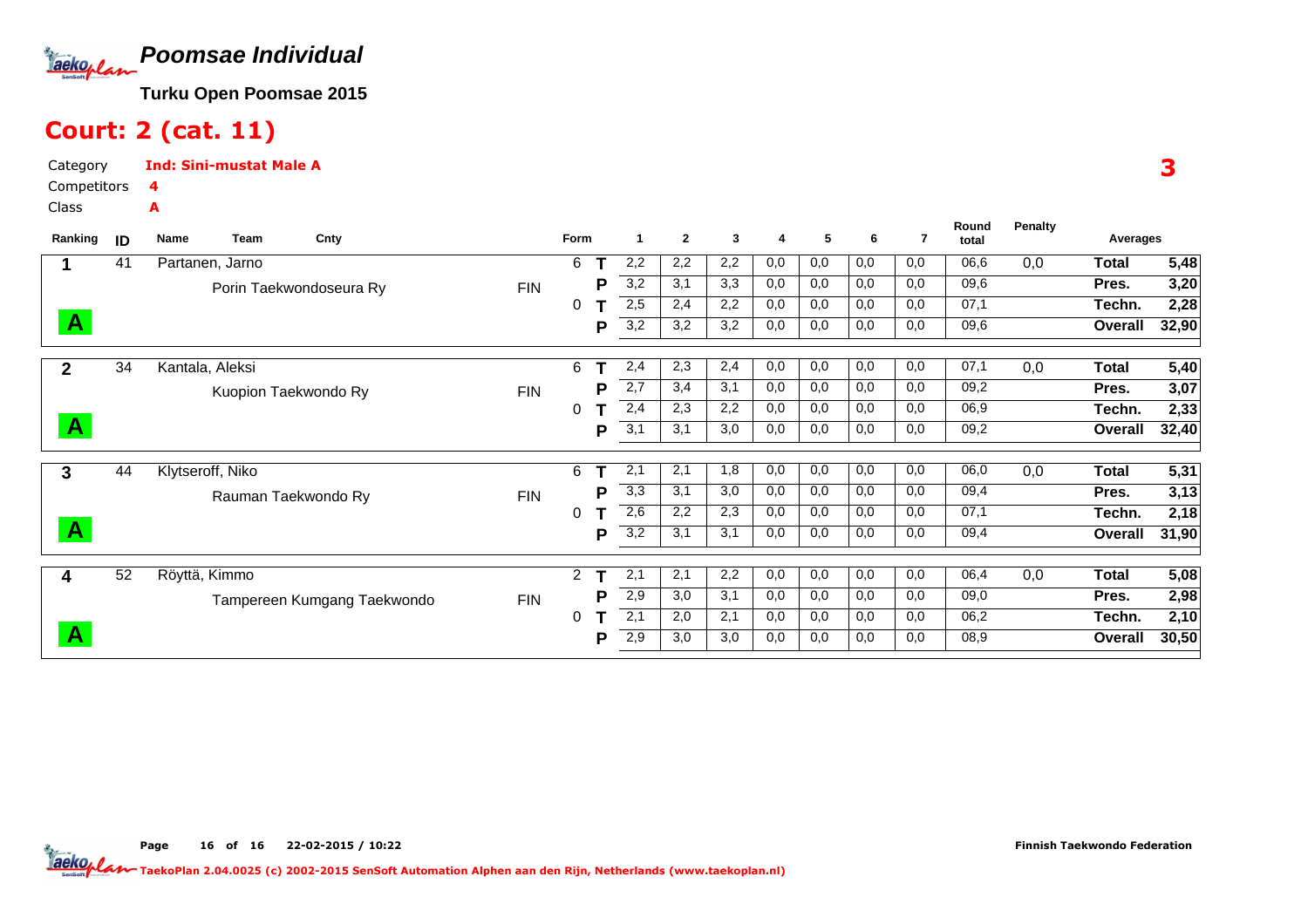#### **Individual winners by category** Jackoplan

**Turku Open Poomsae 2015**

| <b>Male</b>             |                        |                                    |            |
|-------------------------|------------------------|------------------------------------|------------|
| Category:               | Ind: Ilves -11 alem. A |                                    |            |
| 1                       | 13 Knutsson, Mia       |                                    | <b>FIN</b> |
|                         |                        | <b>Espoo Hwarang Team Ry</b>       |            |
| $\overline{\mathbf{2}}$ | 24 Talvitie, Juho      |                                    | <b>FIN</b> |
|                         |                        | Herttoniemen Taekwondo Hwang       |            |
| Category:               | Ind: Ilves -11 ylem. A |                                    |            |
| 1                       | 5 Sassa, Minttu        |                                    | <b>FIN</b> |
|                         |                        | Budokwai / Taekwondo Team Turku    |            |
| $\overline{\mathbf{2}}$ | 1 Airola, Joose        |                                    | <b>FIN</b> |
|                         |                        | Budokwai / Taekwondo Team Turku    |            |
| Category:               | Ind: Ilves -13 alem. A |                                    |            |
| $\mathbf{1}$            | 74 Kopisto, Mephasit   |                                    | <b>FIN</b> |
|                         |                        | Helsingin Taekwondoseura Ry        |            |
| $\overline{\mathbf{2}}$ | 27 Käyhty, Samu        |                                    | <b>FIN</b> |
|                         |                        | Klaukkalan Tae Kwon Do Ry          |            |
| 3                       | 15 Uuskoski, Patricia  |                                    | <b>FIN</b> |
|                         |                        | <b>Espoo Hwarang Team Ry</b>       |            |
| Category:               | Ind: Ilves -13 ylem. A |                                    |            |
| $\mathbf{1}$            | 75 Röyttä, Johanna     |                                    | <b>FIN</b> |
|                         |                        | <b>Tampereen Kumgang Taekwondo</b> |            |
| $\overline{\mathbf{2}}$ | 46 Liang, Elli         |                                    | <b>FIN</b> |
|                         |                        | Rauman Taekwondo Ry                |            |
| 3                       | 25 Tomson, Anna        |                                    | <b>FIN</b> |
|                         |                        | Herttoniemen Taekwondo Hwang       |            |
| 4                       | 23 Kivinen, Miro       |                                    | <b>FIN</b> |
| 5                       | 45 Liang, Olli         | Herttoniemen Taekwondo Hwang       |            |
|                         |                        | <b>Rauman Taekwondo Ry</b>         | <b>FIN</b> |
| 6                       | 58 Haavisto, Elli      |                                    | <b>FIN</b> |
|                         |                        | <b>Yong Taekwondo</b>              |            |
|                         |                        |                                    |            |

Page 1 of 2 22-02-2015 / 10:23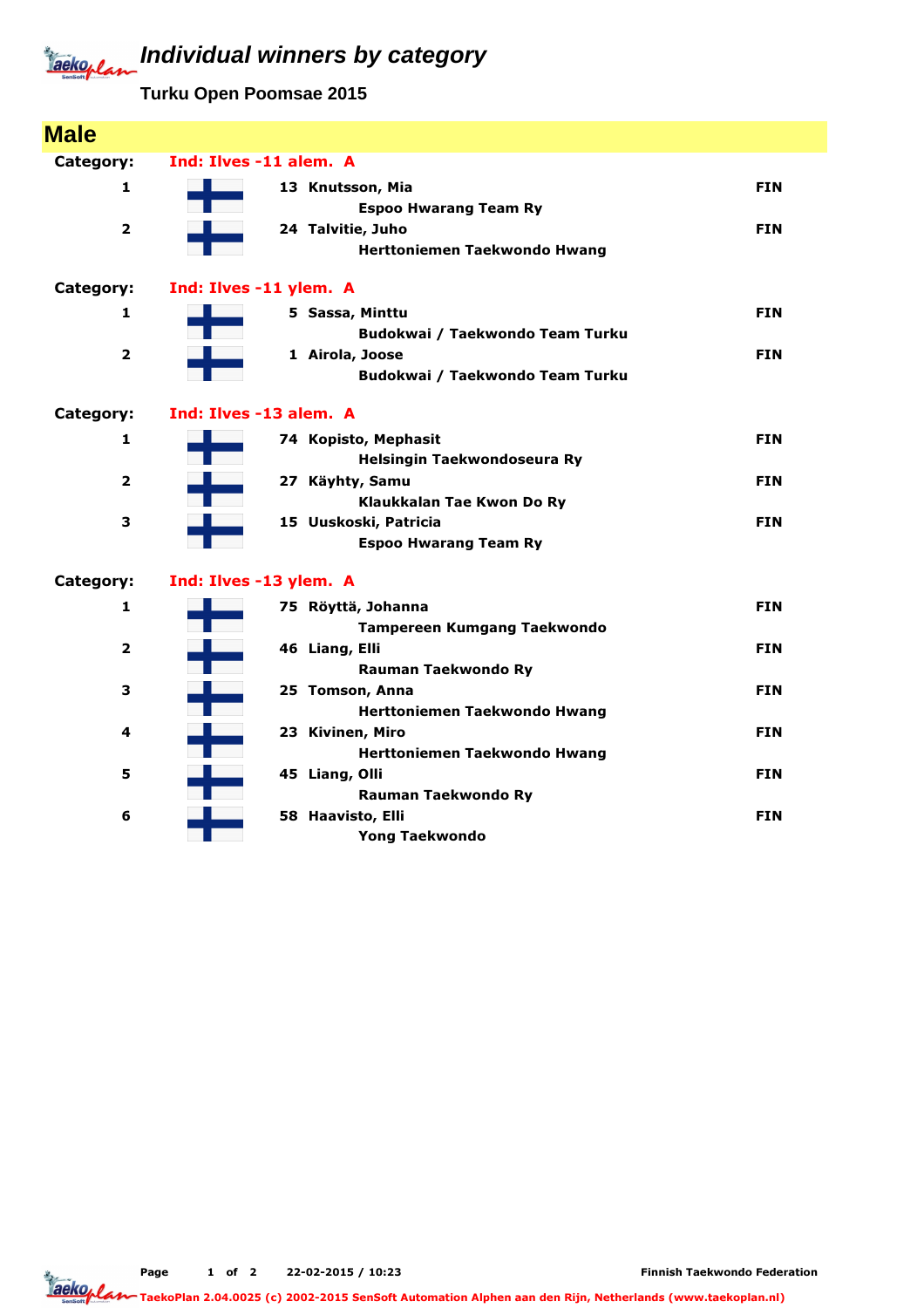

# Court: 1 (cat. 1)

Category Pair: Parit, alle 30 ACompetitorsClass4A

| <b>Ranking Name</b> |                                  | <b>Team</b> | Cnty       | Form |   |                  | $\mathbf{2}$ | 3   | 4   | 5   | 6   |     | Total<br>round | <b>Penalty</b> | <b>Total points</b> |       |
|---------------------|----------------------------------|-------------|------------|------|---|------------------|--------------|-----|-----|-----|-----|-----|----------------|----------------|---------------------|-------|
| 1                   | Helsingin Taekwondoseura Ry      |             | <b>FIN</b> | 6    |   | 3,1              | 2,9          | 3,0 | 0,0 | 0,0 | 0,0 | 0,0 | 09,0           | 0,0            | Total               | 6,57  |
|                     | Pihkala, Laura / Lehtinen, Ville |             |            |      | P | 3,7              | 3,5          | 3,8 | 0,0 | 0,0 | 0,0 | 0,0 | 11,0           |                | Pres.               | 3,67  |
| $\mathbf{A}$        |                                  |             |            | 9    |   | 2,9              | 2,9          | 2,6 | 0,0 | 0,0 | 0,0 | 0,0 | 08,4           |                | Techn.              | 2,90  |
|                     |                                  |             |            |      | Р | 3,6              | 3,6          | 3,8 | 0,0 | 0,0 | 0,0 | 0,0 | 11,0           |                | Overall             | 39,40 |
| 2 <sup>1</sup>      | Budokwai, Kumgang                | 1           | <b>FIN</b> | 6    |   | 2,9              | 3,0          | 2,9 | 0,0 | 0,0 | 0,0 | 0,0 | 08,8           | 0,0            | Total               | 6,53  |
|                     | Säynäjoki, Nea / Siltanen, Olli  |             |            |      | Р | 3,8              | 3,9          | 3.7 | 0,0 | 0,0 | 0,0 | 0,0 | 11,4           |                | Pres.               | 3,78  |
| $\mathbf{A}$        |                                  |             |            | 9    |   | 2,7              | 2,4          | 2,6 | 0,0 | 0,0 | 0,0 | 0,0 | 07,7           |                | Techn.              | 2,75  |
|                     |                                  |             |            |      | Р | 3,8              | 3,8          | 3,7 | 0,0 | 0,0 | 0,0 | 0,0 | 11,3           |                | Overall             | 39,20 |
| $\mathbf{3}$        | Budokwai, Pori                   | 1           | <b>FIN</b> | 6    |   | 3,0              | 2,4          | 2,7 | 0,0 | 0,0 | 0,0 | 0,0 | 08,1           | 0,0            | Total               | 6,33  |
|                     |                                  |             |            |      | P | 4,0              | 3,7          | 3,6 | 0,0 | 0,0 | 0,0 | 0,0 | 11,3           |                | Pres.               | 3,83  |
| $\mathbf{A}$        | Halonen, Linda / Salmi, Frans    |             |            | 9    |   | 2,8              | 1,8          | 2,3 | 0,0 | 0,0 | 0,0 | 0,0 | 06,9           |                | Techn.              | 2,50  |
|                     |                                  |             |            |      | P | 3,8              | 4,3          | 3,6 | 0,0 | 0,0 | 0,0 | 0,0 | 11,7           |                | Overall             | 38,00 |
|                     |                                  |             |            |      |   |                  |              |     |     |     |     |     |                |                |                     |       |
| 4                   | Soukan Taekwondo Klubi           | 1           | <b>FIN</b> | 6    |   | 2,4              | 1,8          | 2,3 | 0,0 | 0,0 | 0,0 | 0,0 | 06,5           | 0,0            | Total               | 4,92  |
|                     | Lönnberg, Minna / Karkola, Antti |             |            |      | P | $\overline{3,2}$ | 3,1          | 3,3 | 0,0 | 0,0 | 0,0 | 0,0 | 09,6           |                | Pres.               | 3,07  |
| $\mathbf{A}$        |                                  |             |            | 9    |   | 2,0              | 1,2          | 1,4 | 0,0 | 0,0 | 0,0 | 0,0 | 04,6           |                | Techn.              | 1,85  |
|                     |                                  |             |            |      | Р | 3,0              | 2,9          | 2,9 | 0,0 | 0,0 | 0,0 | 0,0 | 08,8           |                | Overall             | 29,50 |

**Total**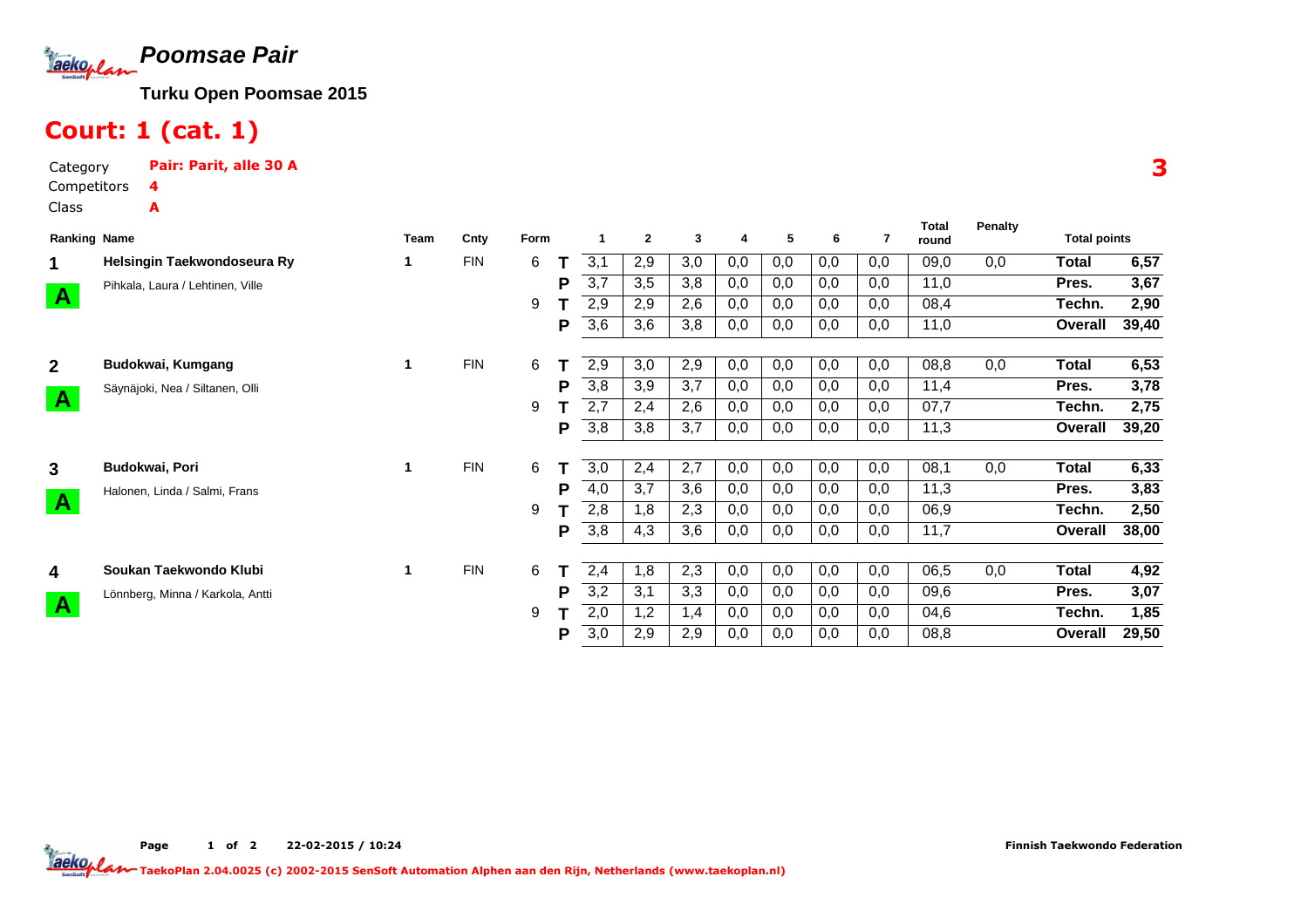

# Court: 1 (cat. 2)

A

Category Pair: Parit, alle 17 ACompetitors2

Class

| <b>Ranking Name</b> |                                       | Team | Cnty       | <b>Form</b> |   |     | $\mathbf{2}$ | 3   | 4   | 5.  | 6   |     | Total<br>round | Penalty | <b>Total points</b> |       |
|---------------------|---------------------------------------|------|------------|-------------|---|-----|--------------|-----|-----|-----|-----|-----|----------------|---------|---------------------|-------|
| 1                   | EHT, Kuopio                           |      | <b>FIN</b> | 6           |   | 2.8 | 3,1          | 2,5 | 0,0 | 0,0 | 0,0 | 0,0 | 08,4           | 0,0     | Total               | 6,26  |
|                     | Huuskonen, Eevi / Koivistoinen, Veeti |      |            |             | Р | 3,6 | 3,6          | 3,5 | 0,0 | 0,0 | 0,0 | 0,0 | 10,7           |         | Pres.               | 3,53  |
| $\mathbf{A}$        |                                       |      |            |             |   | 2.7 | 3,0          | 2,3 | 0,0 | 0,0 | 0,0 | 0,0 | 08,0           |         | Techn.              | 2,73  |
|                     |                                       |      |            |             | Р | 3,5 | 3,6          | 3,4 | 0,0 | 0,0 | 0,0 | 0,0 | 10,5           |         | Overall             | 37,60 |
| $\mathbf{2}$        | Yongshin Taekwondo                    |      | <b>FIN</b> | 6           |   | 2.5 | 2,6          | 2.7 | 0,0 | 0,0 | 0,0 | 0,0 | 07,8           | 0,0     | Total               | 5,96  |
|                     | Suomalainen, Keni / Suomalainen, Naam |      |            |             | P | 3,4 | 3,3          | 3,5 | 0,0 | 0,0 | 0,0 | 0,0 | 10,2           |         | Pres.               | 3,38  |
| A                   |                                       |      |            |             |   | 2,6 | 2.7          | 2,4 | 0,0 | 0,0 | 0,0 | 0,0 | 07,7           |         | Techn.              | 2,58  |
|                     |                                       |      |            |             | Р | 3,3 | 3,3          | 3,5 | 0,0 | 0,0 | 0,0 | 0,0 | 10,1           |         | Overall             | 35,80 |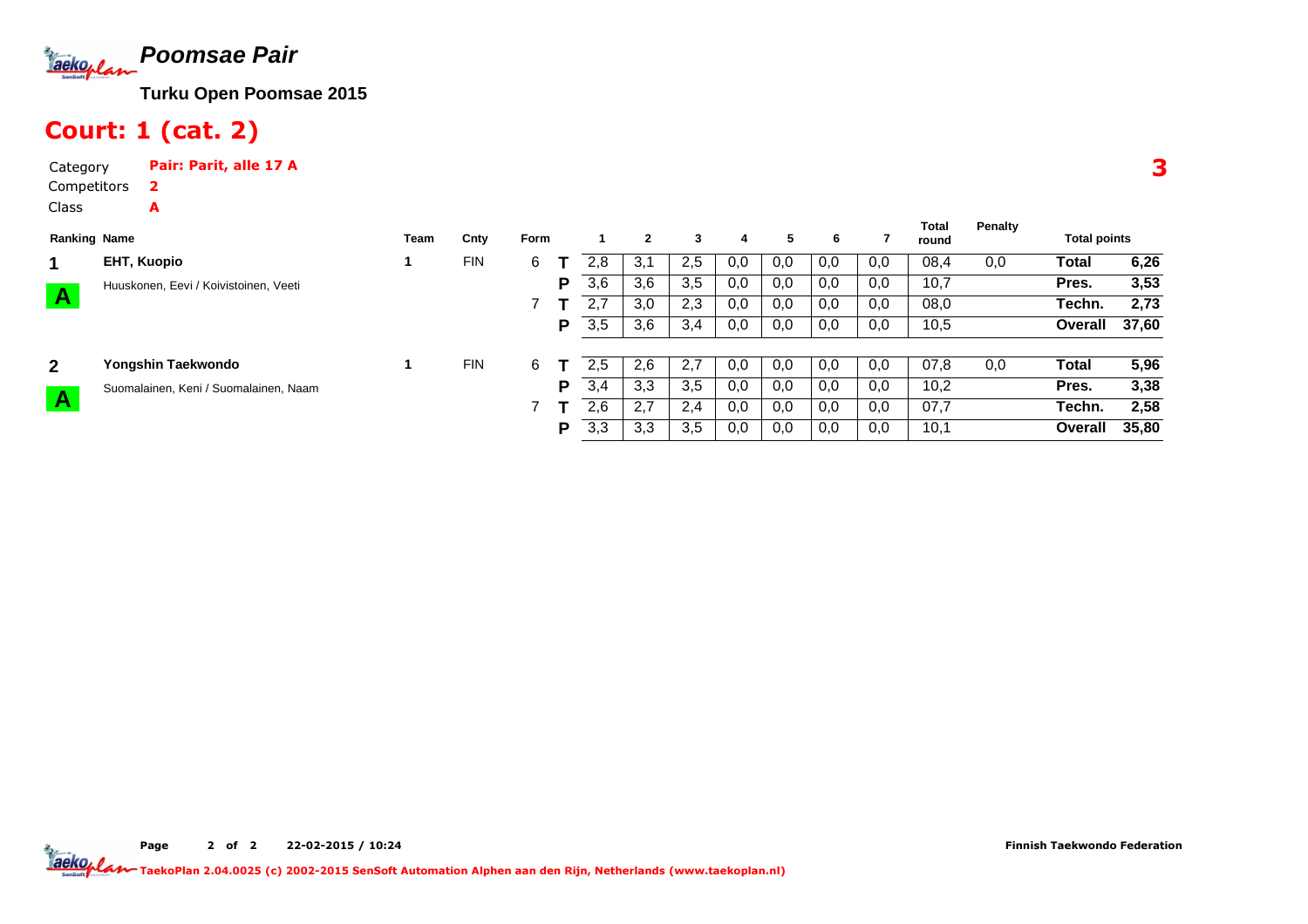

# Court: 2 (cat. 5)

Category Pair: Parit, harrast. ACompetitors4A

Class

| <b>Ranking Name</b> |                                        | Team | Cnty       | Form |   |     | $\mathbf{2}$ | 3   | 4        | 5   | 6   |     | <b>Total</b><br>round | <b>Penalty</b> | <b>Total points</b> |       |
|---------------------|----------------------------------------|------|------------|------|---|-----|--------------|-----|----------|-----|-----|-----|-----------------------|----------------|---------------------|-------|
| 1                   | Rauman Taekwondo Ry                    | 2    | <b>FIN</b> | 4    |   | 2,4 | 2,8          | 2,5 | 0,0      | 0,0 | 0,0 | 0,0 | 07,7                  | 0,0            | Total               | 5,82  |
|                     | Klytseroff, Niko / Marttila, Kristiina |      |            |      | P | 3,4 | 3,3          | 3,1 | 0,0      | 0,0 | 0,0 | 0,0 | 09,8                  |                | Pres.               | 3,27  |
| $\mathbf{A}$        |                                        |      |            | 0    |   | 2,5 | 2,4          | 2,7 | 0,0      | 0,0 | 0,0 | 0,0 | 07,6                  |                | Techn.              | 2,55  |
|                     |                                        |      |            |      | Р | 3,3 | 3,2          | 3,3 | 0,0      | 0,0 | 0,0 | 0,0 | 09,8                  |                | Overall             | 34,90 |
| 2 <sup>1</sup>      | Tampereen Kumgang Taekwondo            |      | <b>FIN</b> | 2    |   | 2,5 | 2,5          | 2,9 | 0,0      | 0,0 | 0,0 | 0,0 | 07,9                  | 0,0            | Total               | 5,79  |
|                     | Röyttä, Johanna / Röyttä, Julia        |      |            |      | Р | 3,4 | 3,2          | 3,0 | 0,0      | 0,0 | 0,0 | 0,0 | 09,6                  |                | Pres.               | 3,22  |
| $\mathbf{A}$        |                                        |      |            | 0    |   | 2,5 | 2,3          | 2,7 | 0,0      | 0,0 | 0,0 | 0,0 | 07,5                  |                | Techn.              | 2,57  |
|                     |                                        |      |            |      | P | 3,4 | 3,1          | 3,2 | $_{0,0}$ | 0.0 | 0,0 | 0,0 | 09,7                  |                | Overall             | 34,70 |
| 3 <sup>1</sup>      | Klaukkalan Tae Kwon Do Ry              |      | <b>FIN</b> | 2    |   | 2,6 | 2,5          | 2,8 | 0,0      | 0,0 | 0,0 | 0,0 | 07,9                  | 0,0            | Total               | 5,72  |
|                     | Tuokko, Tara / Thongplian, Anthika     |      |            |      | P | 3,3 | 3,3          | 3,0 | 0,0      | 0,0 | 0,0 | 0,0 | 09,6                  |                | Pres.               | 3,15  |
| $\mathbf{A}$        |                                        |      |            | 0    |   | 2,3 | 2,4          | 2,8 | 0,0      | 0,0 | 0,0 | 0,0 | 07,5                  |                | Techn.              | 2,57  |
|                     |                                        |      |            |      | P | 3,1 | 3,2          | 3,0 | $_{0,0}$ | 0,0 | 0,0 | 0,0 | 09,3                  |                | Overall             | 34,30 |
| 4                   | Kuopion Taekwondo Ry                   |      | <b>FIN</b> | 4    |   | 2,3 | 2,5          | 2,8 | 0,0      | 0,0 | 0,0 | 0,0 | 07,6                  | 0,0            | Total               | 5,68  |
|                     | Kantala, Aleksi / Koivistoinen, Ari    |      |            |      | P | 3,1 | 3,2          | 3,0 | 0,0      | 0,0 | 0,0 | 0,0 | 09,3                  |                | Pres.               | 3,13  |
| $\mathbf{A}$        |                                        |      |            | 0    |   | 2,4 | 2,7          | 2,6 | 0,0      | 0,0 | 0,0 | 0,0 | 07,7                  |                | Techn.              | 2,55  |
|                     |                                        |      |            |      | Р | 3,2 | 3,2          | 3,1 | 0,0      | 0,0 | 0,0 | 0,0 | 09,5                  |                | Overall             | 34,10 |

Page 3 of 3 22-02-2015 / 10:24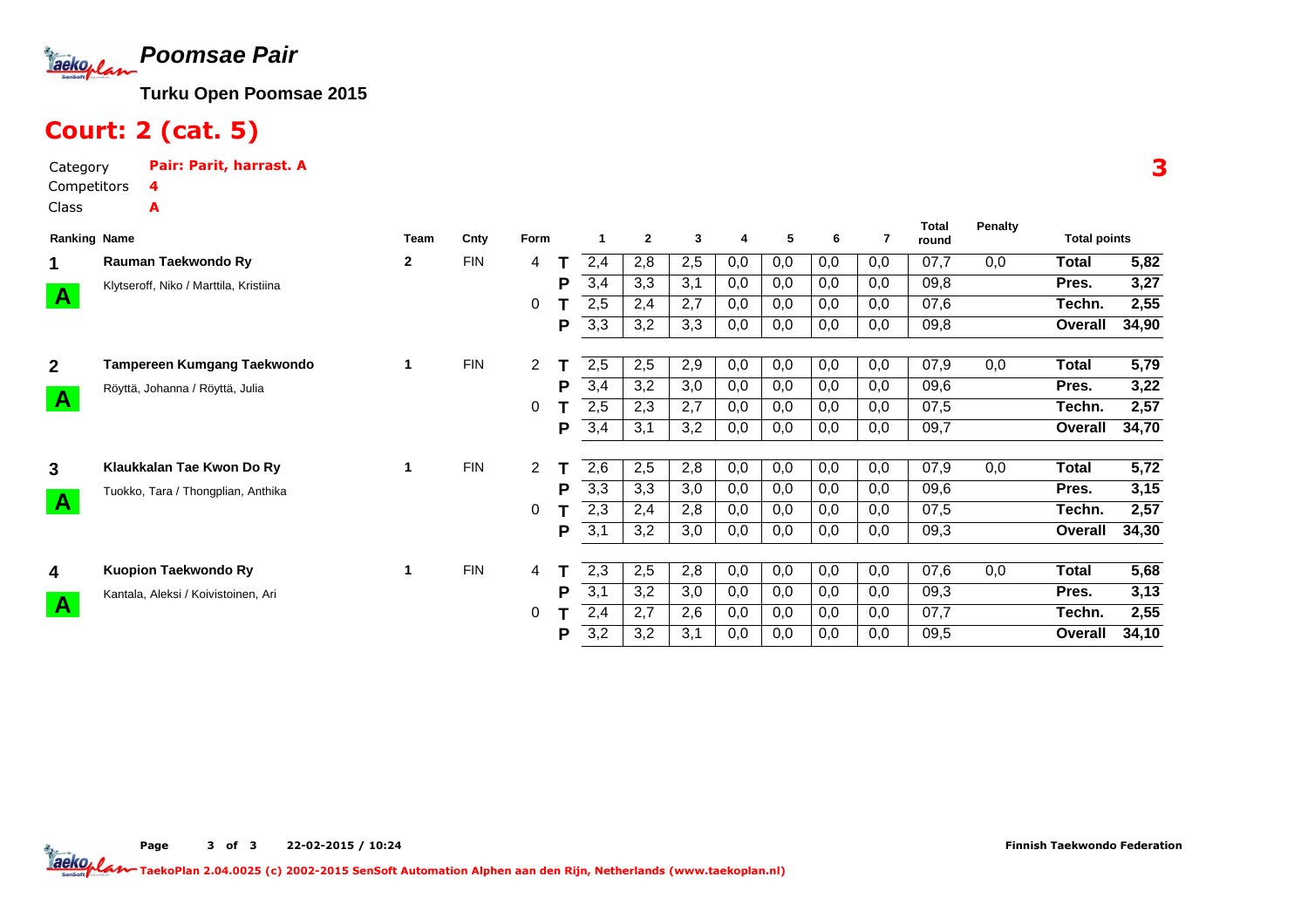#### **Individual winners by category** Jackoplan

**Turku Open Poomsae 2015**

| <b>Male</b>    |                             |                                                |            |
|----------------|-----------------------------|------------------------------------------------|------------|
| Category:      | <b>Pair: Parit, ilves A</b> |                                                |            |
| 1              |                             | 32 Klaukkalan Tae Kwon Do Ry<br>$\overline{2}$ | <b>FIN</b> |
|                |                             | Käyhty, Samu                                   |            |
|                |                             | Tuokko, Tara                                   |            |
| $\overline{2}$ |                             | 46 Rauman Taekwondo Ry<br>1                    | <b>FIN</b> |
|                |                             | Liang, Olli                                    |            |
|                |                             | Liang, Elli                                    |            |
| 3              |                             | Budokwai / Taekwondo Team Turku<br>5<br>1      | <b>FIN</b> |
|                |                             | Airola, Joose                                  |            |
|                |                             | Sassa, Minttu                                  |            |

Page 1 of 1 22-02-2015 / 10:25

Finnish Taekwondo Federation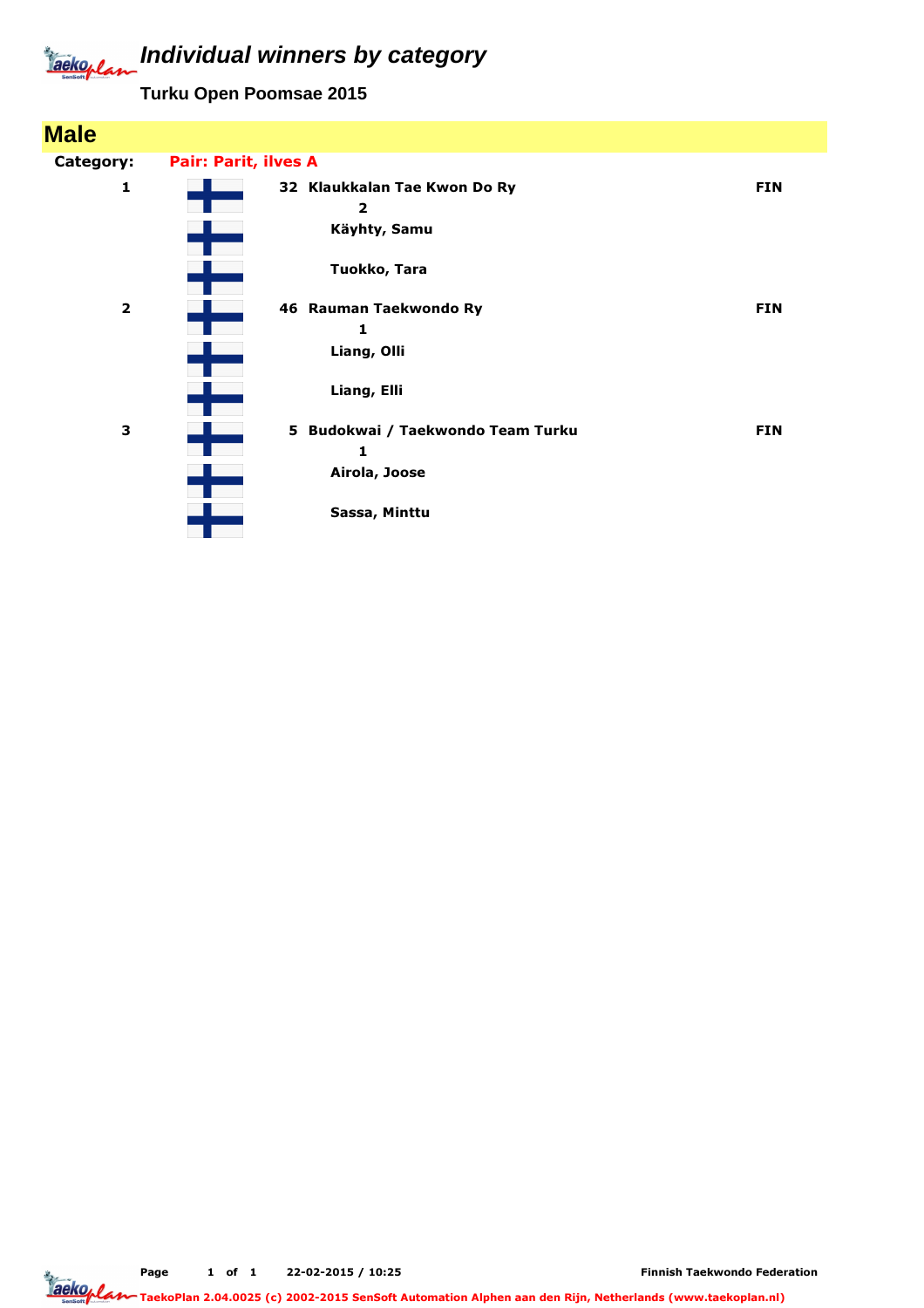

#### Court: 1 (cat. 5)

1A

CategoryTeam: Ryhmät, alle 30 A

Competitors

Class

| <b>Ranking Name</b> |                                                     | Team | Cnty | Form |     |     |               |     |     |     |     | <b>Total</b><br>round | Penalty | <b>Total points</b> |       |
|---------------------|-----------------------------------------------------|------|------|------|-----|-----|---------------|-----|-----|-----|-----|-----------------------|---------|---------------------|-------|
|                     | Helsingin Taekwondoseura Ry                         |      | FIN  |      |     | 2.8 | ے.            | 3,0 | 2.8 | 0,0 | 0,0 | 14.4                  | 0,0     | Total               | 6,23  |
|                     | Kirjavainen, Maria / Röytiö, Tarja / Pihkala, Laura |      |      |      | ບ.  | 3.5 | $\sim$<br>3.4 | 3,4 | 3,3 | 0,0 | 0,0 | 17.3                  |         | Pres.               | 3,43  |
|                     |                                                     |      |      |      | 2.8 | 2.8 | 2.5           | 2.7 | 2.7 | 0,0 | 0,0 | 13,5                  |         | Techn.              | 2,80  |
|                     |                                                     |      |      |      | J.  | −.ب | 3,5           | 3,4 | 3.1 | 0,0 | 0,0 | 17.1                  |         | Overall             | 62,30 |

3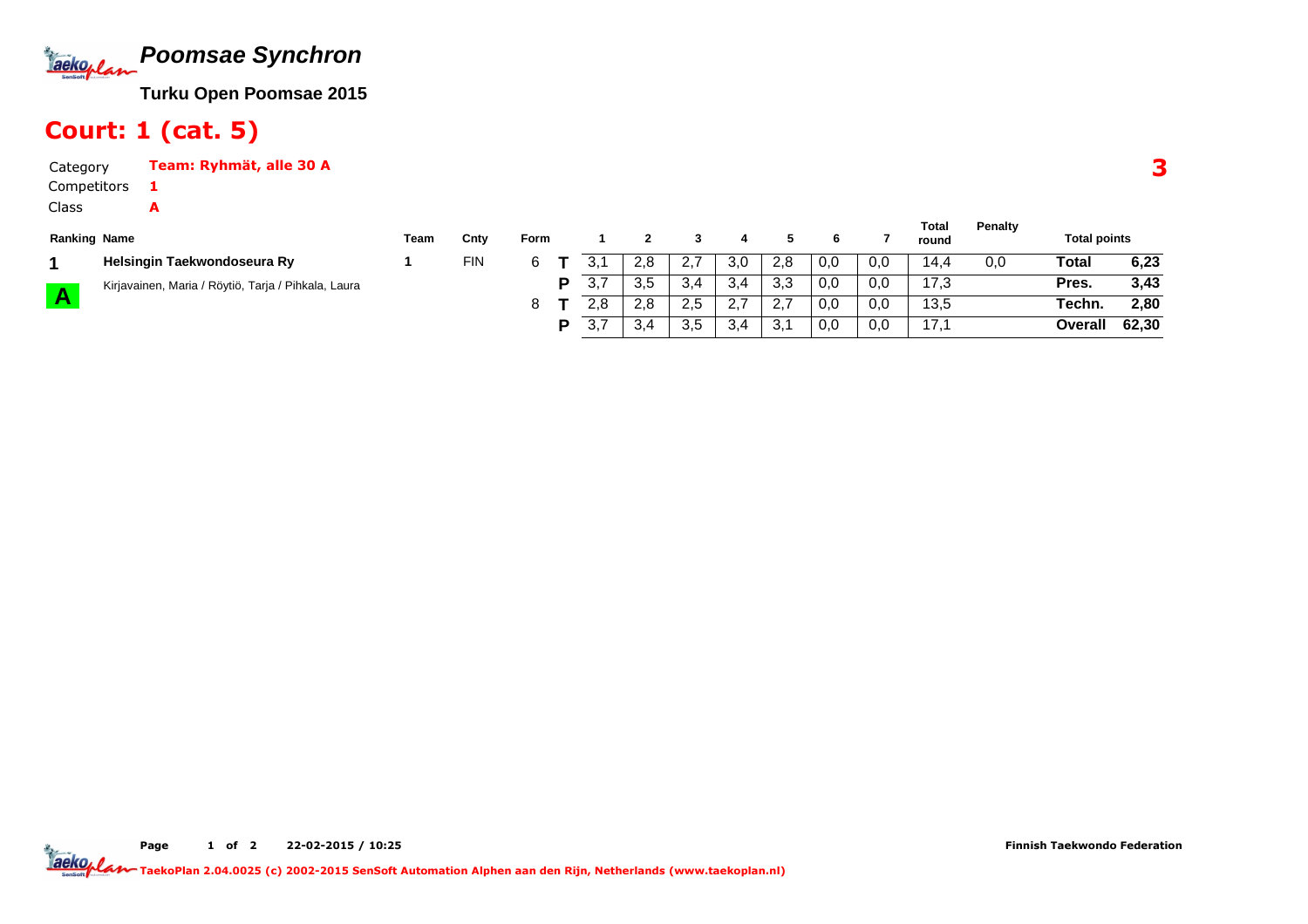

#### Court: 1 (cat. 7)

A

Category Team: Ryhmät, alle 17 A2

Competitors

Class

| <b>Ranking Name</b> |                                                       | Team | Cnty       | <b>Form</b> |   |     | $\mathbf{2}$ | 3   | 4   | 5   | 6   |     | Total<br>round | Penalty | <b>Total points</b> |       |
|---------------------|-------------------------------------------------------|------|------------|-------------|---|-----|--------------|-----|-----|-----|-----|-----|----------------|---------|---------------------|-------|
|                     | EHT, Kumgang, Pori                                    |      | <b>FIN</b> | 5           |   |     | 2,9          | 2.9 | 2,6 | 2,7 | 0,0 | 0,0 | 14,2           | 0,0     | Total               | 6,35  |
|                     | Säynäjoki, Nea / Huuskonen, Eevi / Halonen, Linda     |      |            |             | Р | 3,6 | 3,7          | 3,7 | 3,8 | 3,6 | 0,0 | 0,0 | 18,4           |         | Pres.               | 3,63  |
| $\mathbf{A}$        |                                                       |      |            | 8           |   | 2.8 | 2,6          | 2,9 | 2,4 | 2.4 | 0,0 | 0,0 | 13,1           |         | Techn.              | 2,72  |
|                     |                                                       |      |            |             | P | 3,6 | 3,6          | 3,6 | 3,7 | 3,5 | 0,0 | 0,0 | 18,0           |         | Overall             | 63,70 |
| $\mathbf{2}$        | Kuopion Taekwondo Ry                                  |      | <b>FIN</b> | 5           |   | 2.3 | 2,2          | 2,6 | 2,6 | 2,3 | 0,0 | 0,0 | 12,0           | 0,0     | Total               | 5,60  |
|                     | Vartiainen, Severi / Miettinen, Teemu / Koivistoinen, |      |            |             | Р | 3,2 | 3,2          | 3,3 | 3,2 | 3,2 | 0,0 | 0,0 | 16,1           |         | Pres.               | 3,20  |
| A                   | Veeti                                                 |      |            | 8           |   | 2.6 | 2,4          | 2.7 | 2,1 | 2,2 | 0,0 | 0,0 | 12,0           |         | Techn.              | 2,40  |
|                     |                                                       |      |            |             | Р | 3,3 | 3,2          | 3,2 | 3,2 | 3,1 | 0,0 | 0,0 | 16,0           |         | Overall             | 56,10 |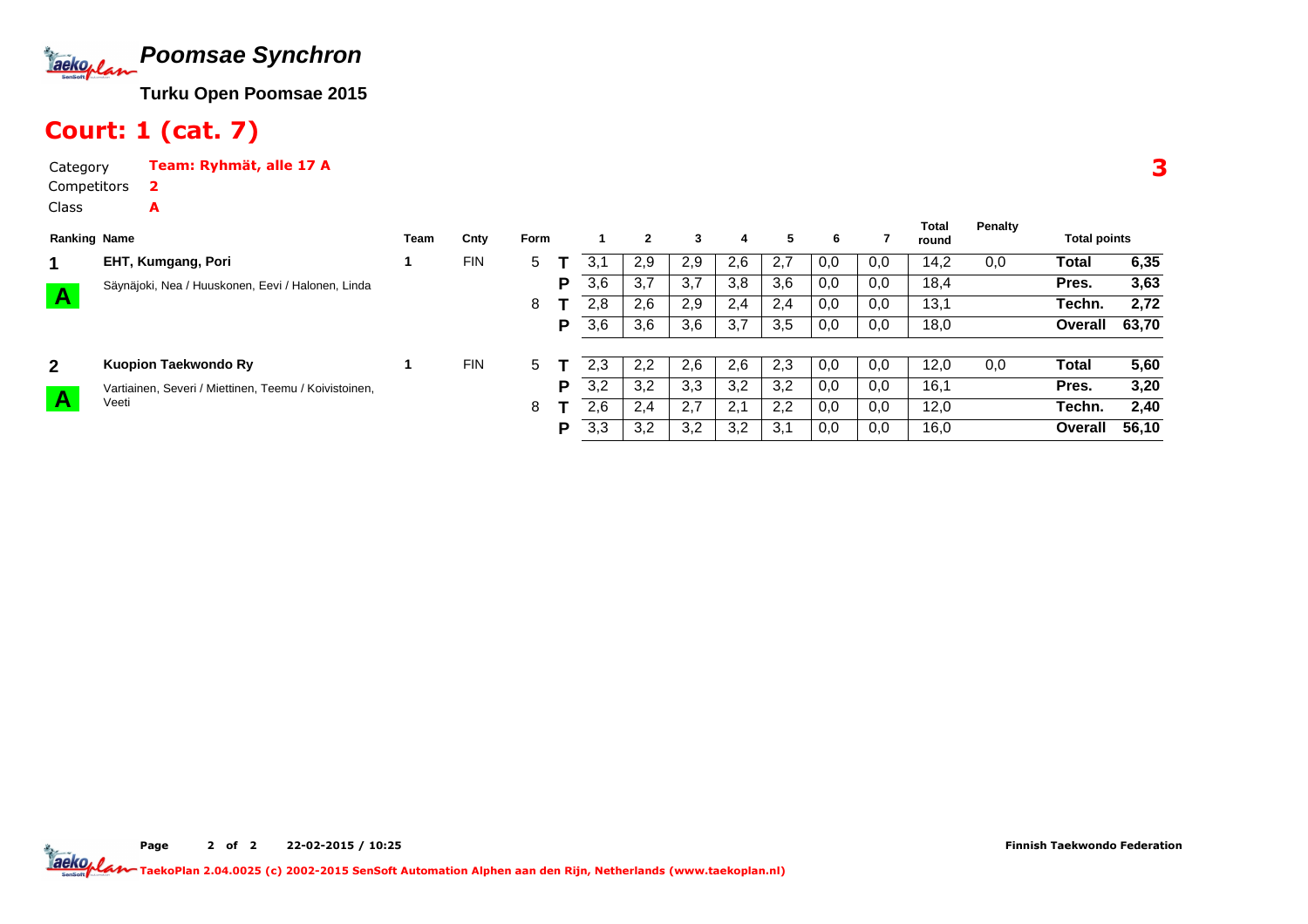

# Court: 2 (cat. 7)

A

Category Team: Ryhmät, harrast ACompetitors3

Class

| <b>Ranking Name</b>     |                                                   | Team | Cnty       | <b>Form</b>    |   |     | $\mathbf{2}$ | 3   | 4   | 5   | 6   |     | Total<br>round | Penalty | <b>Total points</b> |       |
|-------------------------|---------------------------------------------------|------|------------|----------------|---|-----|--------------|-----|-----|-----|-----|-----|----------------|---------|---------------------|-------|
| 1                       | Tampereen Kumgang Taekwondo                       |      | <b>FIN</b> | $\overline{0}$ |   | 2,4 | 2,5          | 2,8 | 0,0 | 0,0 | 0,0 | 0,0 | 07,7           | 0,0     | Total               | 5,63  |
|                         | Röyttä, Johanna / Röyttä, Julia / Röyttä, Kimmo   |      |            |                | Р | 3,3 | 3,2          | 3,0 | 0,0 | 0,0 | 0,0 | 0,0 | 09,5           |         | Pres.               | 3,18  |
| $\mathbf{A}$            |                                                   |      |            | 0              |   | 2,2 | 2,2          | 2,6 | 0,0 | 0,0 | 0,0 | 0,0 | 07,0           |         | Techn.              | 2,45  |
|                         |                                                   |      |            |                | Р | 3,3 | 3,2          | 3,1 | 0,0 | 0,0 | 0,0 | 0,0 | 09,6           |         | Overall             | 33,80 |
| $\overline{2}$          | Yong Taekwondo                                    | 1    | <b>FIN</b> | $\Omega$       |   | 2,5 | 2,3          | 2,7 | 0,0 | 0,0 | 0,0 | 0,0 | 07,5           | 0,0     | Total               | 5,52  |
|                         | Lehkamo, Amelie / Huida, Sofia / Viljanen, Ilona  |      |            |                | Р | 3,2 | 3,2          | 3,0 | 0,0 | 0,0 | 0,0 | 0,0 | 09,4           |         | Pres.               | 3,12  |
| $\overline{\mathbf{A}}$ |                                                   |      |            | 0              |   | 2,2 | 2,3          | 2,4 | 0,0 | 0,0 | 0,0 | 0,0 | 06,9           |         | Techn.              | 2,40  |
|                         |                                                   |      |            |                | Р | 3,3 | 3,1          | 2,9 | 0,0 | 0,0 | 0,0 | 0,0 | 09,3           |         | Overall             | 33,10 |
| $\mathbf{3}$            | Klaukkalan Tae Kwon Do Ry                         | 1.   | <b>FIN</b> | 0              |   | 2,4 | 2,3          | 2,4 | 0,0 | 0,0 | 0,0 | 0,0 | 07,1           | 0,0     | Total               | 5,47  |
|                         | Tuokko, Tara / Thongplian, Anthika / Käyhty, Samu |      |            |                | Р | 3,2 | 3,1          | 3,2 | 0,0 | 0,0 | 0,0 | 0,0 | 09,5           |         | Pres.               | 3,17  |
| $\overline{A}$          |                                                   |      |            | 0              |   | 2,3 | 2,2          | 2,2 | 0,0 | 0,0 | 0,0 | 0,0 | 06,7           |         | Techn.              | 2,30  |
|                         |                                                   |      |            |                | Р | 3,3 | 3,1          | 3,1 | 0,0 | 0,0 | 0,0 | 0,0 | 09,5           |         | Overall             | 32,80 |

3